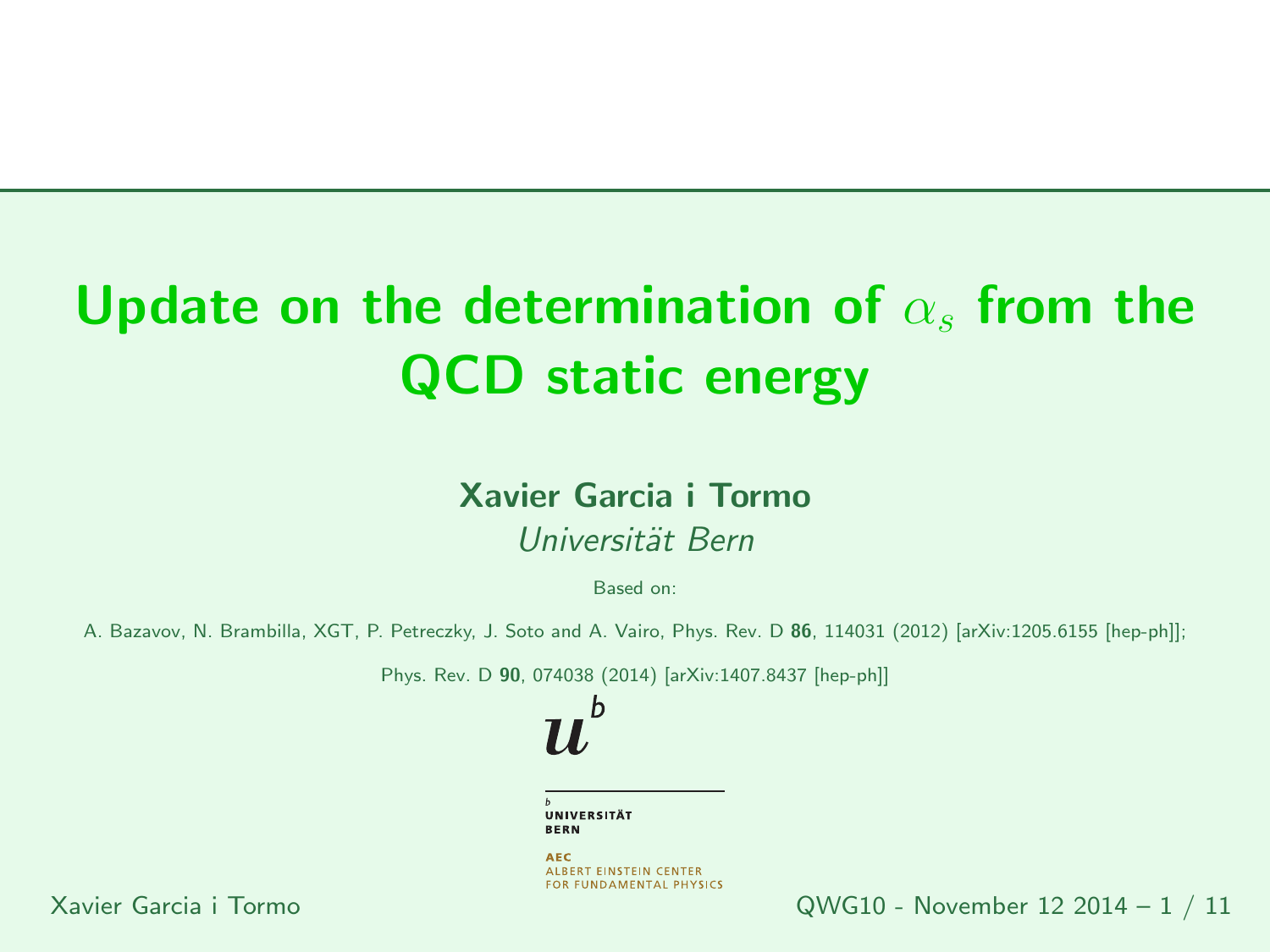

Knowledge of  $\alpha_s$  vital for any process involving the strong interactions. Its uncertainty often <sup>a</sup> limiting factor on precisionreached by theoretical predictions at LHC.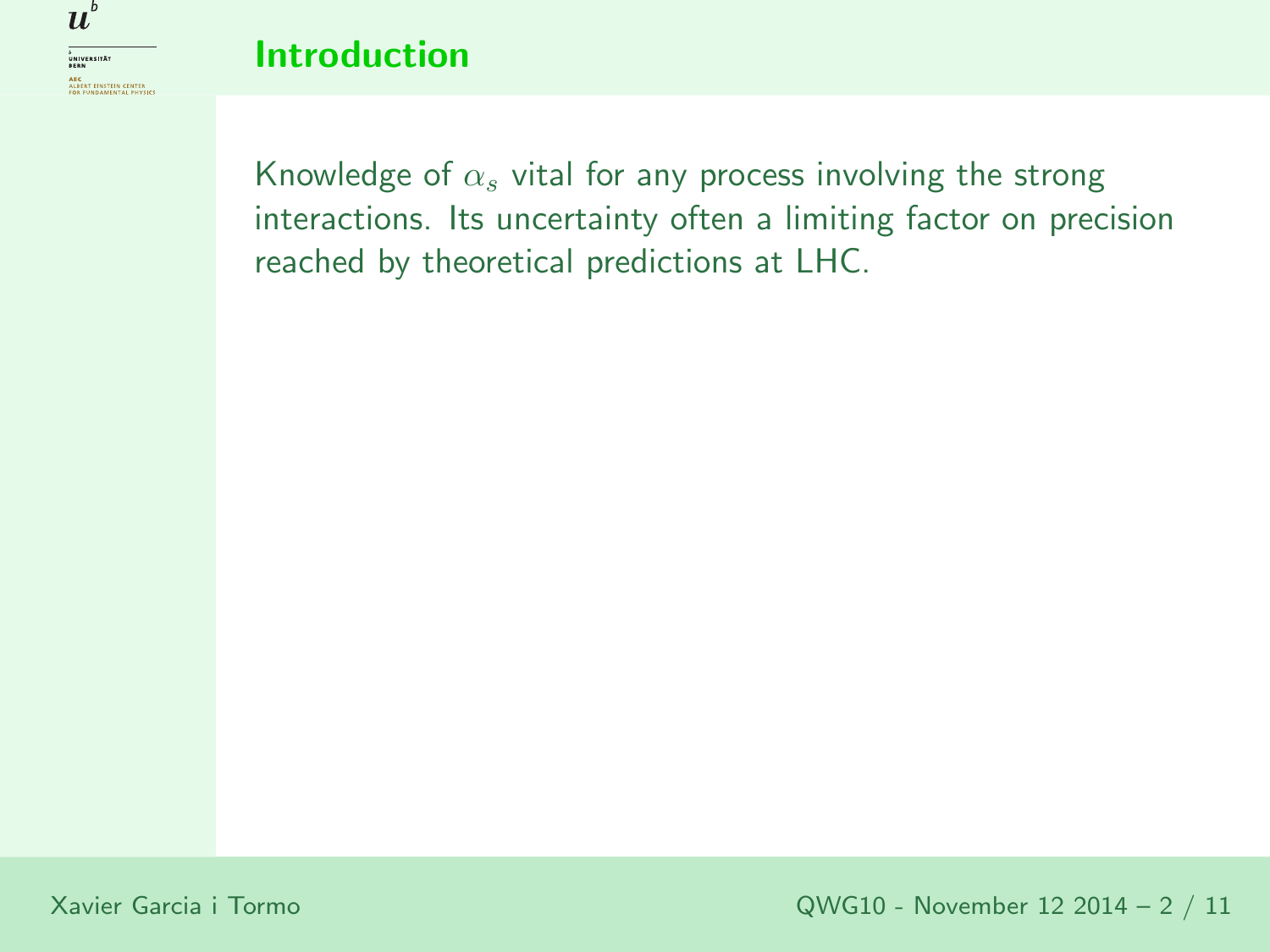

Knowledge of  $\alpha_s$  vital for any process involving the strong interactions. Its uncertainty often <sup>a</sup> limiting factor on precisionreached by theoretical predictions at LHC.

Currently the PDG quotes an uncertainty of about  $\pm 0.5\%$  for<br>collection of an uncertainty of about  $\pm 0.5\%$  for  $\alpha_s(M_Z)$ .

Xavier Garcia <sup>i</sup> Tormo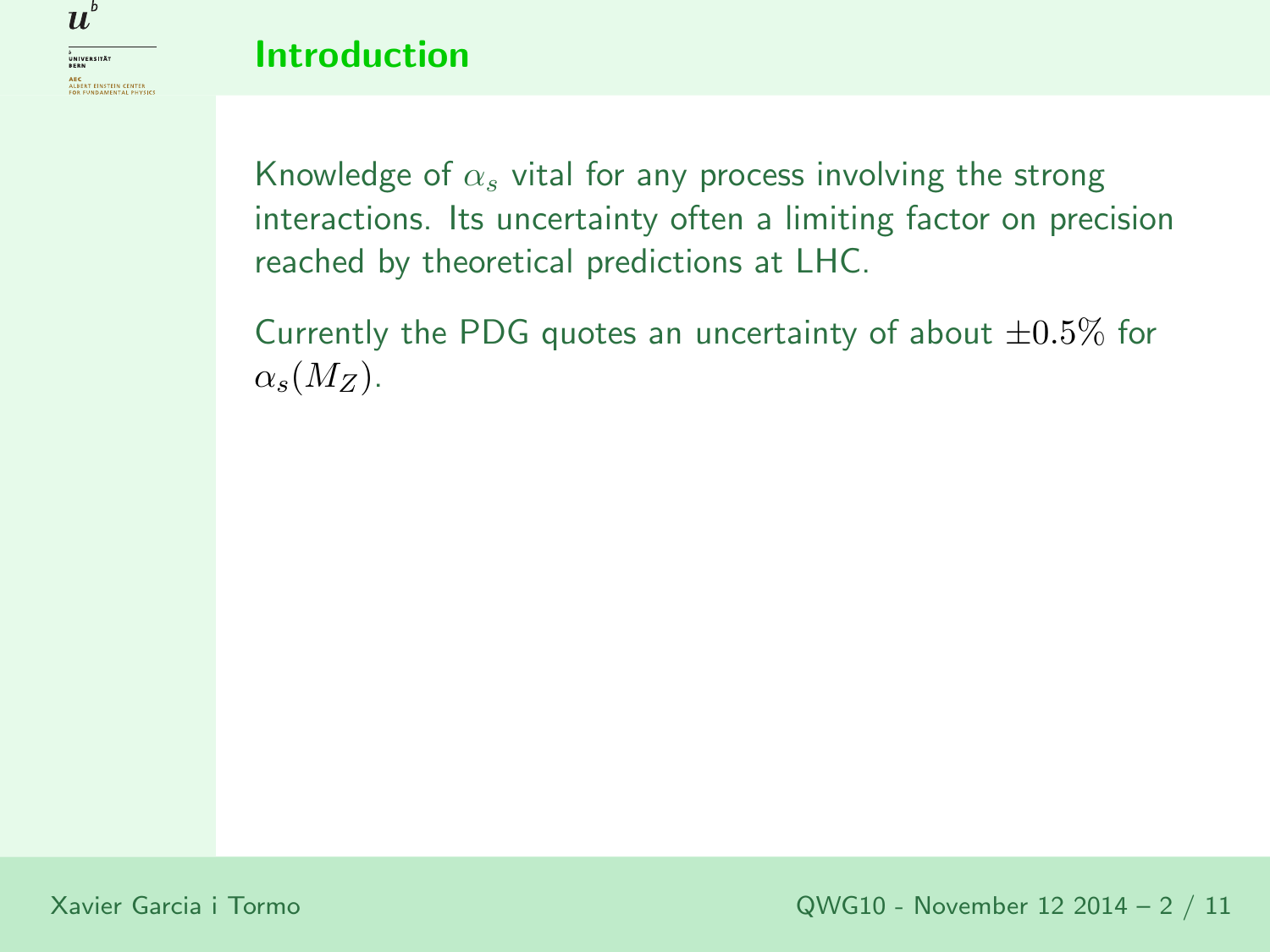Knowledge of  $\alpha_s$  vital for any process involving the strong interactions. Its uncertainty often <sup>a</sup> limiting factor on precisionreached by theoretical predictions at LHC.

Currently the PDG quotes an uncertainty of about  $\pm 0.5\%$  for<br>collection of an uncertainty of about  $\pm 0.5\%$  for  $\alpha_s(M_Z)$ .

But precision of individual values entering the average dominatedby theoretical uncertainties. Difficult to precisely assess. Some individual measurements in flagrant disagreement with eachother.

 $\boldsymbol{u}^{\textit{b}}$ 

<sup>b</sup><br>Universität<br>Bern **AEC**<br>ALBERT EINSTEIN CENTER<br>FOR FUNDAMENTAL PHYSI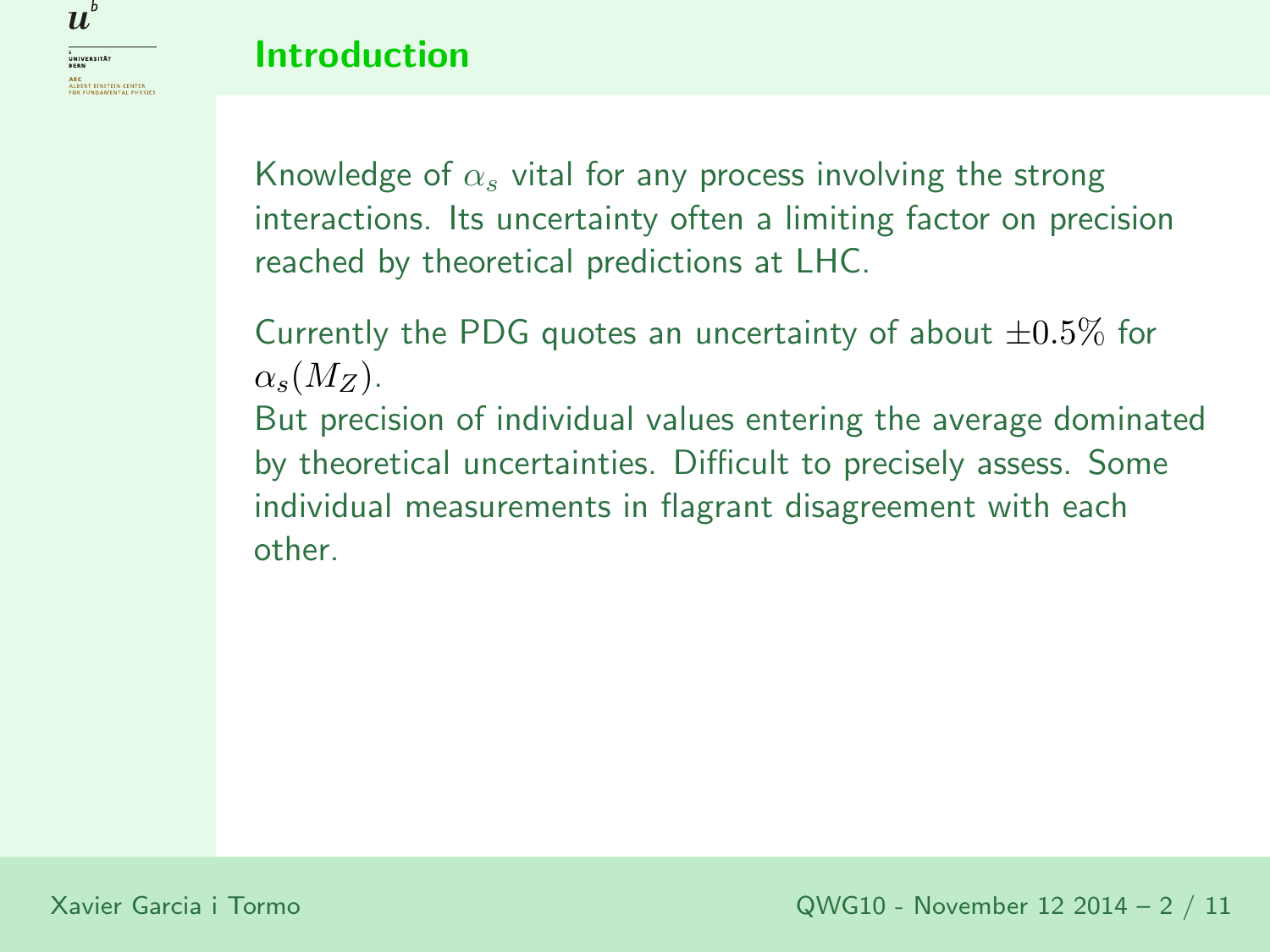Knowledge of  $\alpha_s$  vital for any process involving the strong interactions. Its uncertainty often <sup>a</sup> limiting factor on precisionreached by theoretical predictions at LHC.

Currently the PDG quotes an uncertainty of about  $\pm 0.5\%$  for<br>collection of an uncertainty of about  $\pm 0.5\%$  for  $\alpha_s(M_Z)$ .

But precision of individual values entering the average dominatedby theoretical uncertainties. Difficult to precisely assess. Some individual measurements in flagrant disagreement with eachother.

Does the uncertainty in the world average really reflects our current understanding of the value of  $\alpha_s$ ?

 $\boldsymbol{u}^{\textit{b}}$ 

<sup>b</sup><br>Universität<br>Bern

**AEC**<br>ALBERT EINSTEIN CENTER<br>FOR FUNDAMENTAL PHYSI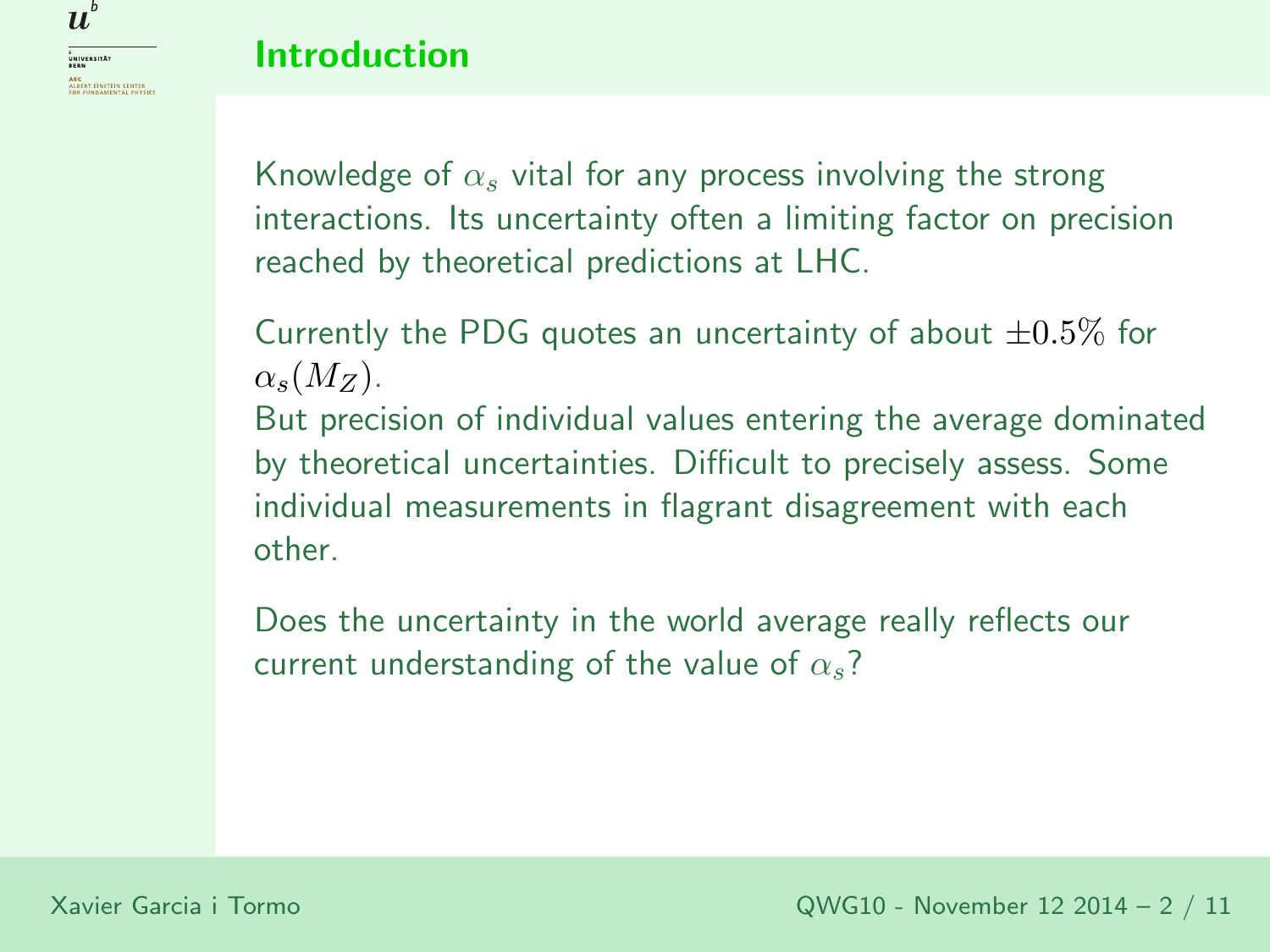Knowledge of  $\alpha_s$  vital for any process involving the strong interactions. Its uncertainty often <sup>a</sup> limiting factor on precisionreached by theoretical predictions at LHC.

Currently the PDG quotes an uncertainty of about  $\pm 0.5\%$  for<br>collection of an uncertainty of about  $\pm 0.5\%$  for  $\alpha_s(M_Z)$ .

But precision of individual values entering the average dominatedby theoretical uncertainties. Difficult to precisely assess. Some individual measurements in flagrant disagreement with eachother.

Does the uncertainty in the world average really reflects our current understanding of the value of  $\alpha_s$ ? Increasing corroboration of  $\alpha_s$  value, by extracting it from independent quantities, is crucial; exhaustively analyze theoretical errors entering in each determination.

 $\boldsymbol{u}^{\textit{b}}$ 

<sup>b</sup><br>Universität<br>Bern **AEC**<br>ALBERT EINSTEIN CENTER<br>FOR FUNDAMENTAL PHYSI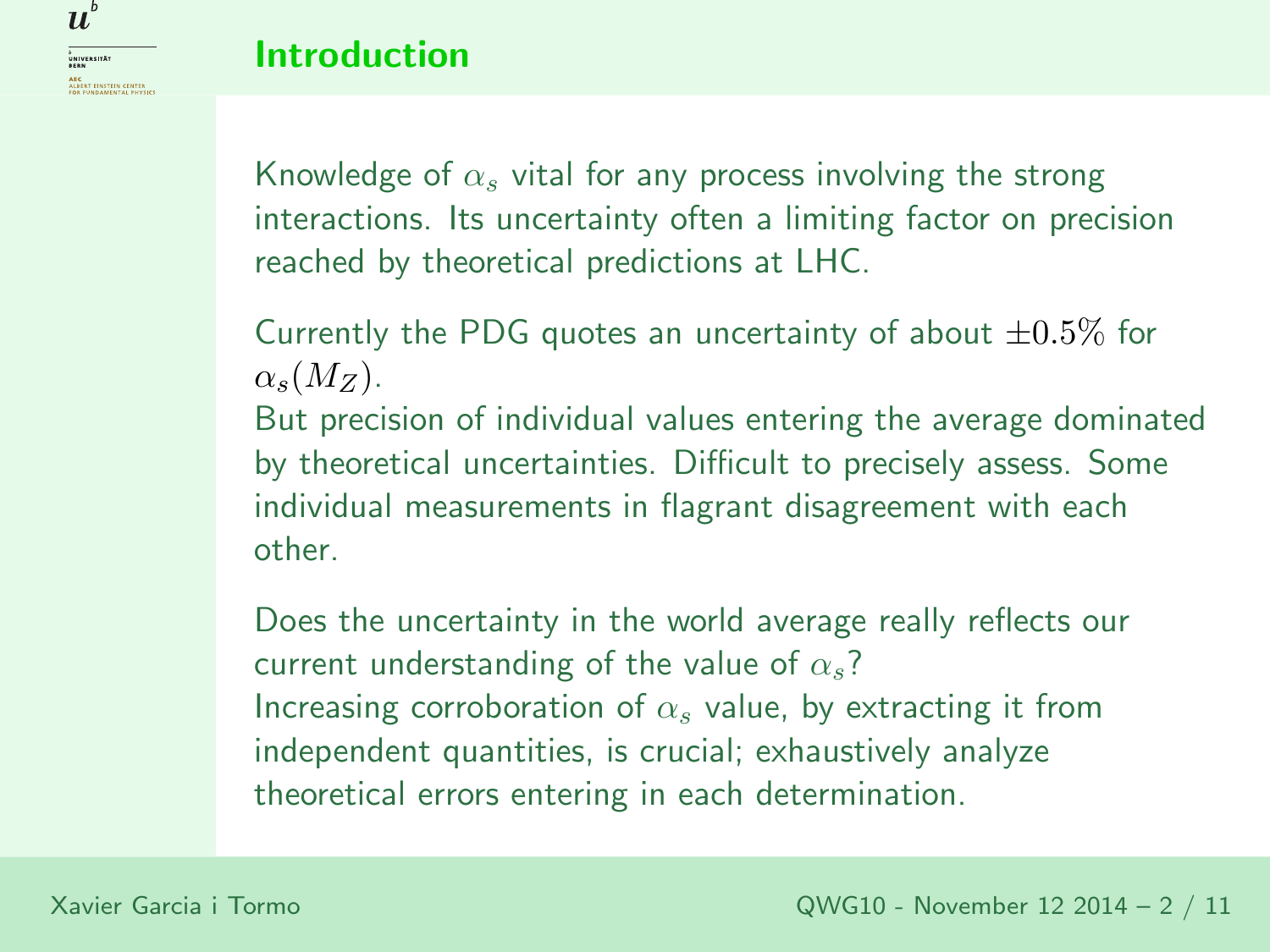

# $\alpha_s$  from the QCD static energy

Xavier Garcia <sup>i</sup> Tormo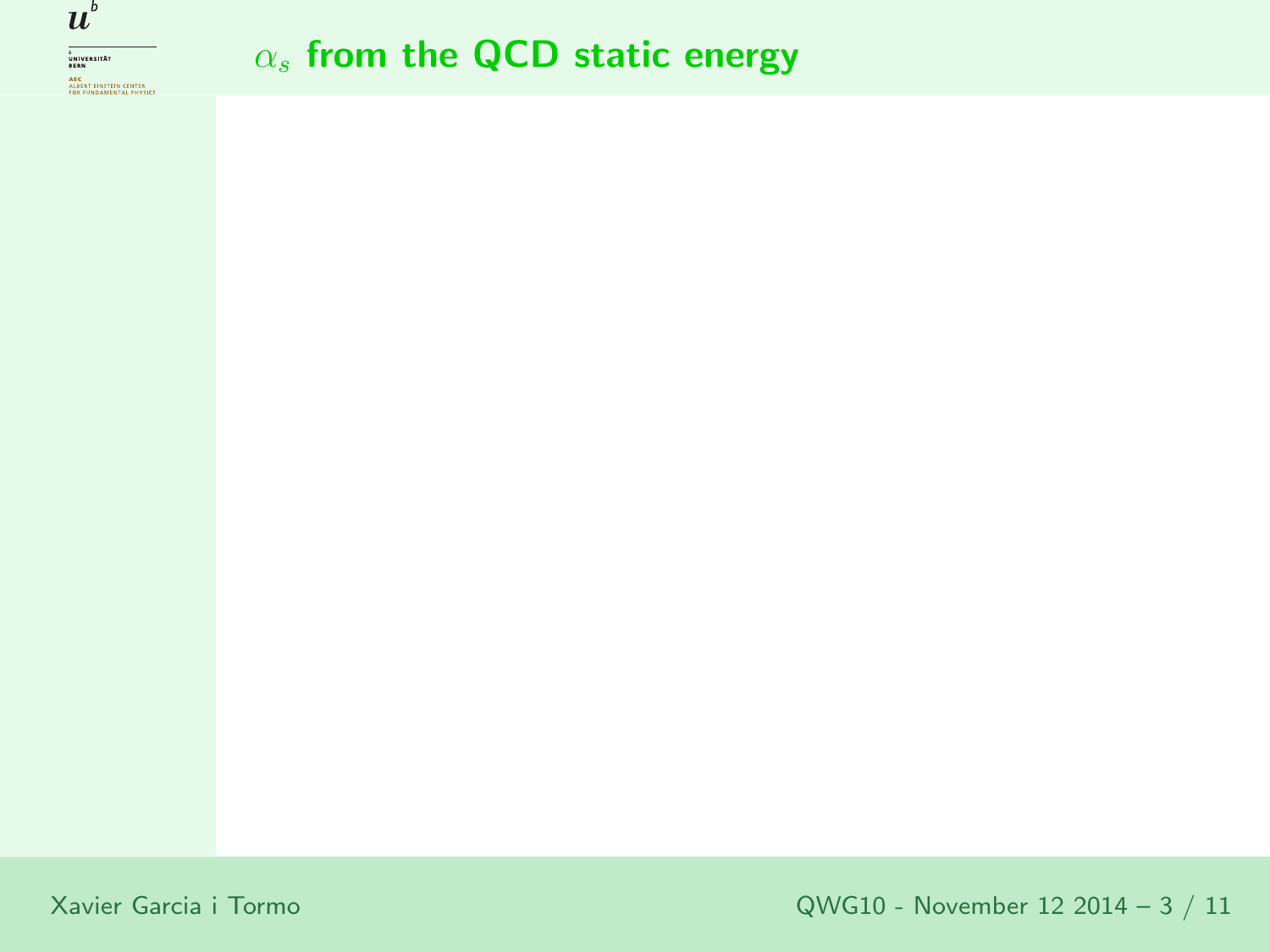

# $\alpha_s$  from the QCD static energy

Compare perturbative and lattice results for the static energy at short distances to extract  $\alpha_s$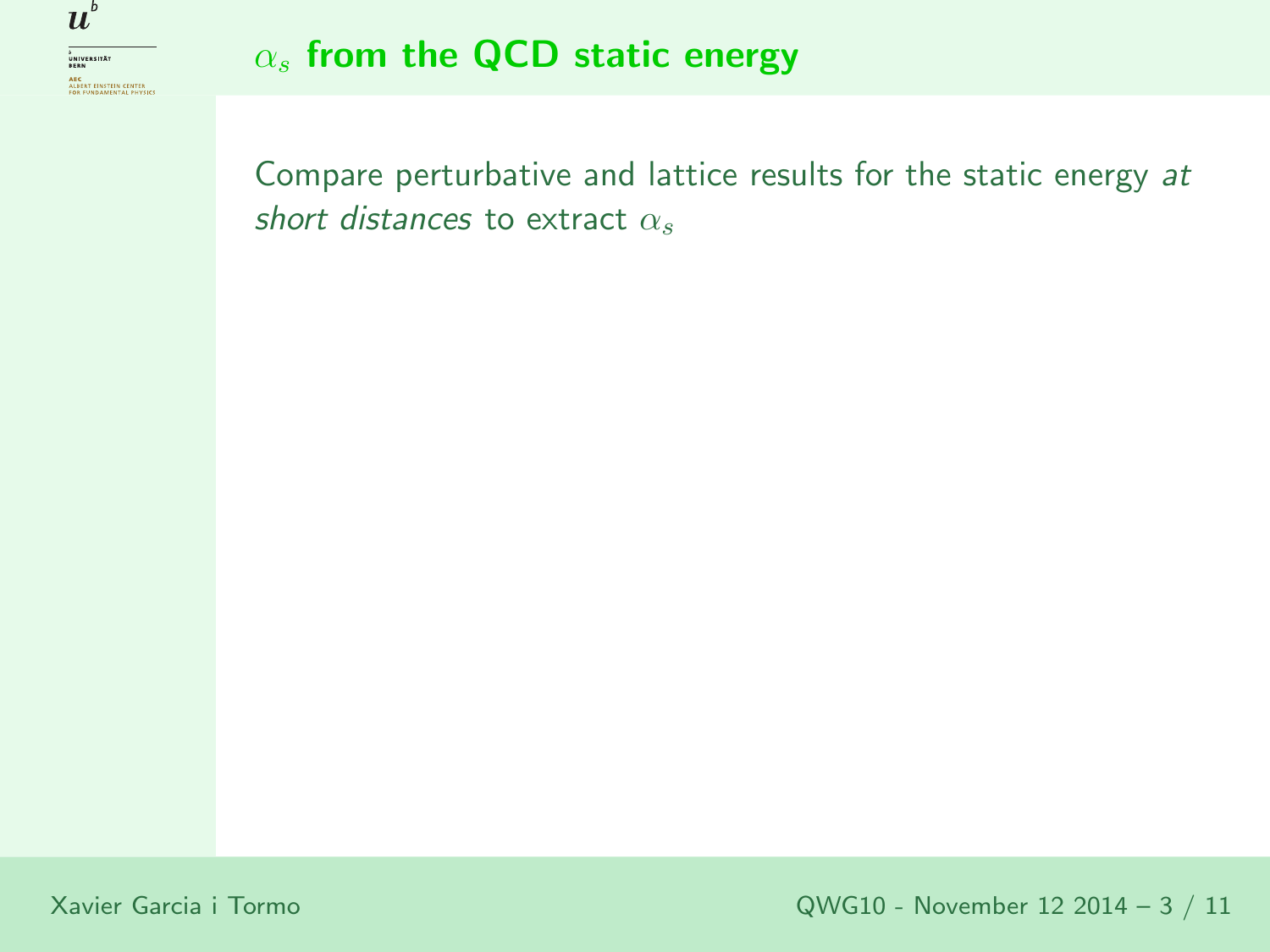$\boldsymbol{u}^{\textit{b}}$ 

# $\alpha_s$  from the QCD static energy

Compare perturbative and lattice results for the static energy at short distances to extract  $\alpha_s$ 

$$
E_0(r) \sim -C_F \frac{\alpha_s(1/r)}{r} \left(1 + O(\alpha_s) + O(\alpha_s^2) + O(\alpha_s^3, \alpha_s^3 \ln \alpha_s) + \cdots \right)
$$

Fischler'77; Billoire'80; Peter'96'97; Schröder'98; Kniehl Penin Steinhauser Smirnov'01; Smirnov Smirnov Steinhauser'08'10; Anzai Kiyo Sumino'10; Brambilla Pineda Soto Vairo'99; Kniehl Penin'99; Brambilla X.G.T. Soto Vairo'06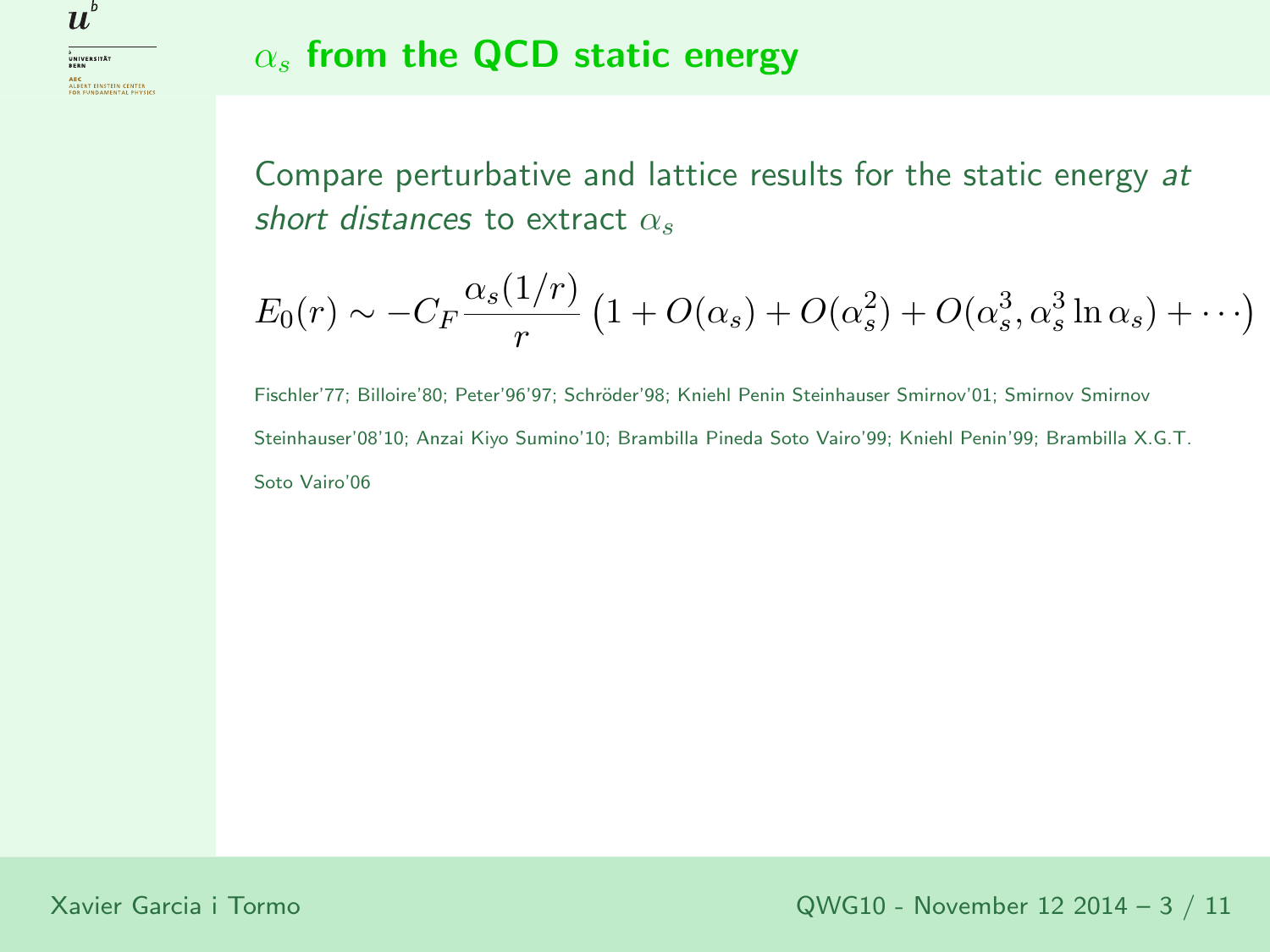

## $\alpha_s$  from the QCD static energy

Compare perturbative and lattice results for the static energy at short distances to extract  $\alpha_s$ 

$$
E_0(r)\sim -C_F\frac{\alpha_E(r)}{r}
$$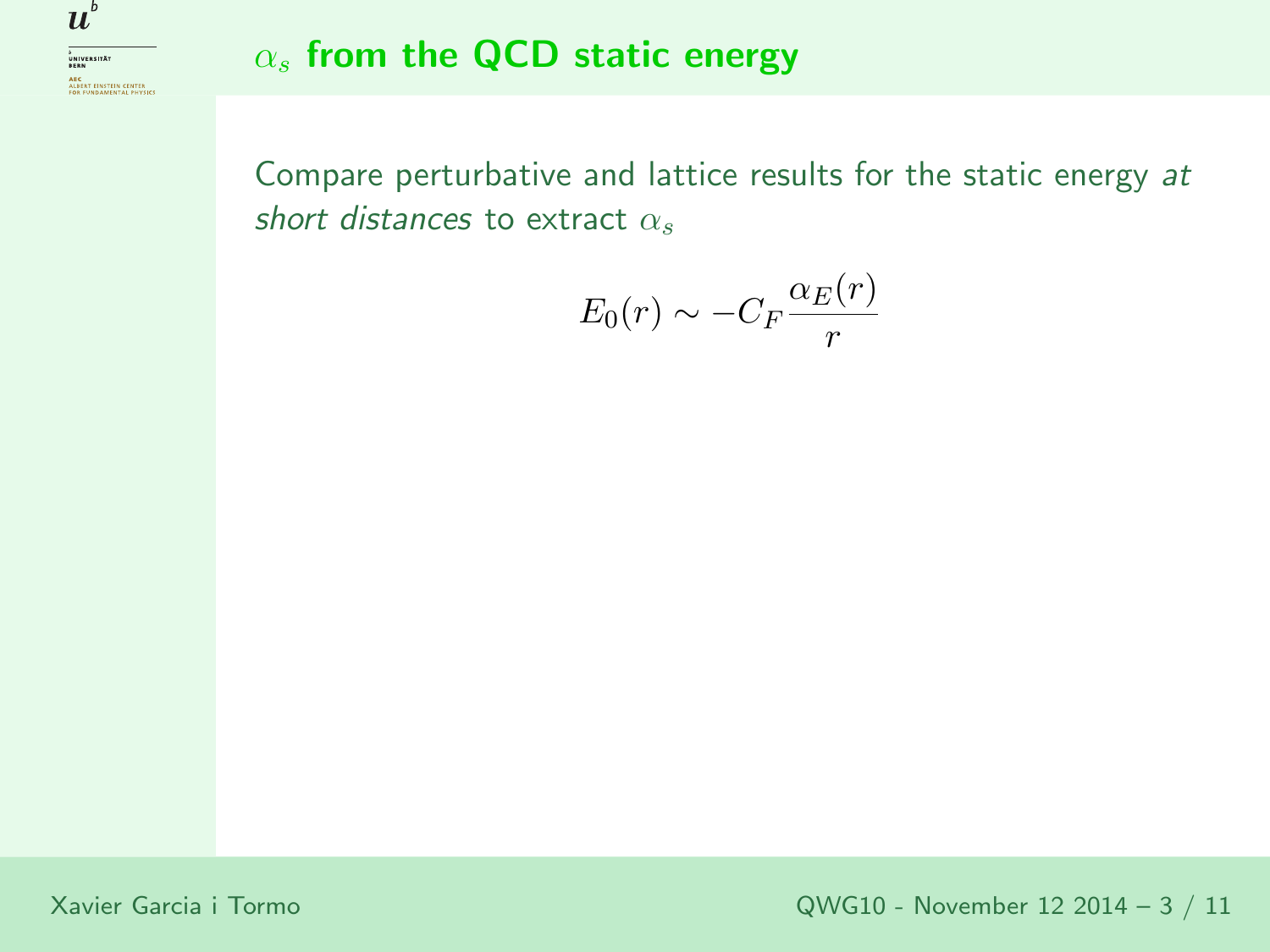$\boldsymbol{u}^{\textit{b}}$ 

# $\alpha_s$  from the QCD static energy

Compare perturbative and lattice results for the static energy at short distances to extract  $\alpha_s$ 



Data  $(n_f = 2 + 1)$ : Bazavov *et al.* (HotQCD Coll.)'14

Xavier Garcia <sup>i</sup> Tormo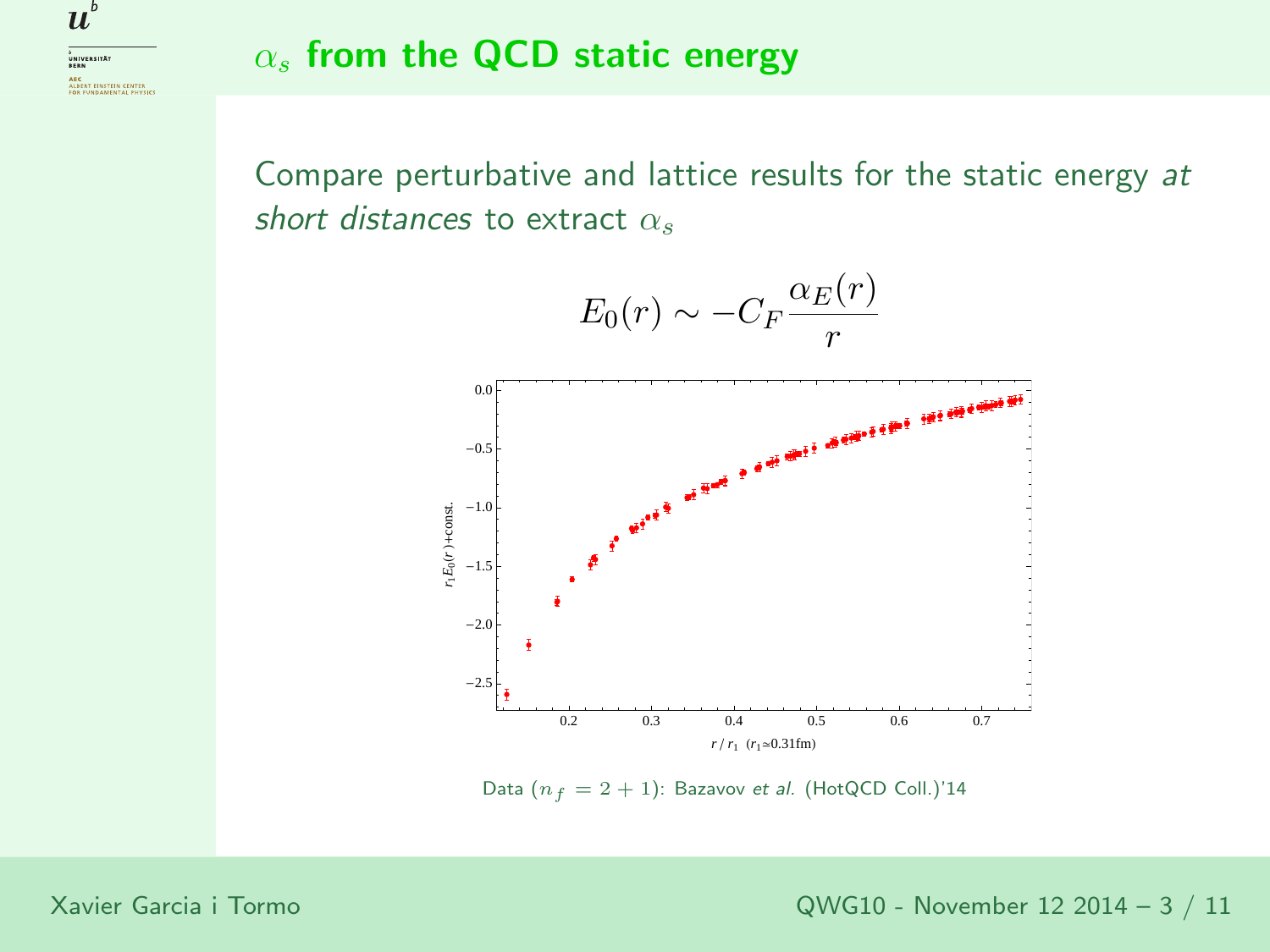<sup>b</sup><br>Universität<br>Bern AEC<br>ALBERT EINSTEIN CENTER<br>FOR FUNDAMENTAL PHYSIC

 $\boldsymbol{u}^{\textit{b}}$ 

# $\alpha_s$  from the QCD static energy

Compare perturbative and lattice results for the static energy at short distances to extract  $\alpha_s$ 



Update: New data and at shorter distances. Allow us to perform more detailed analyses

Xavier Garcia <sup>i</sup> Tormo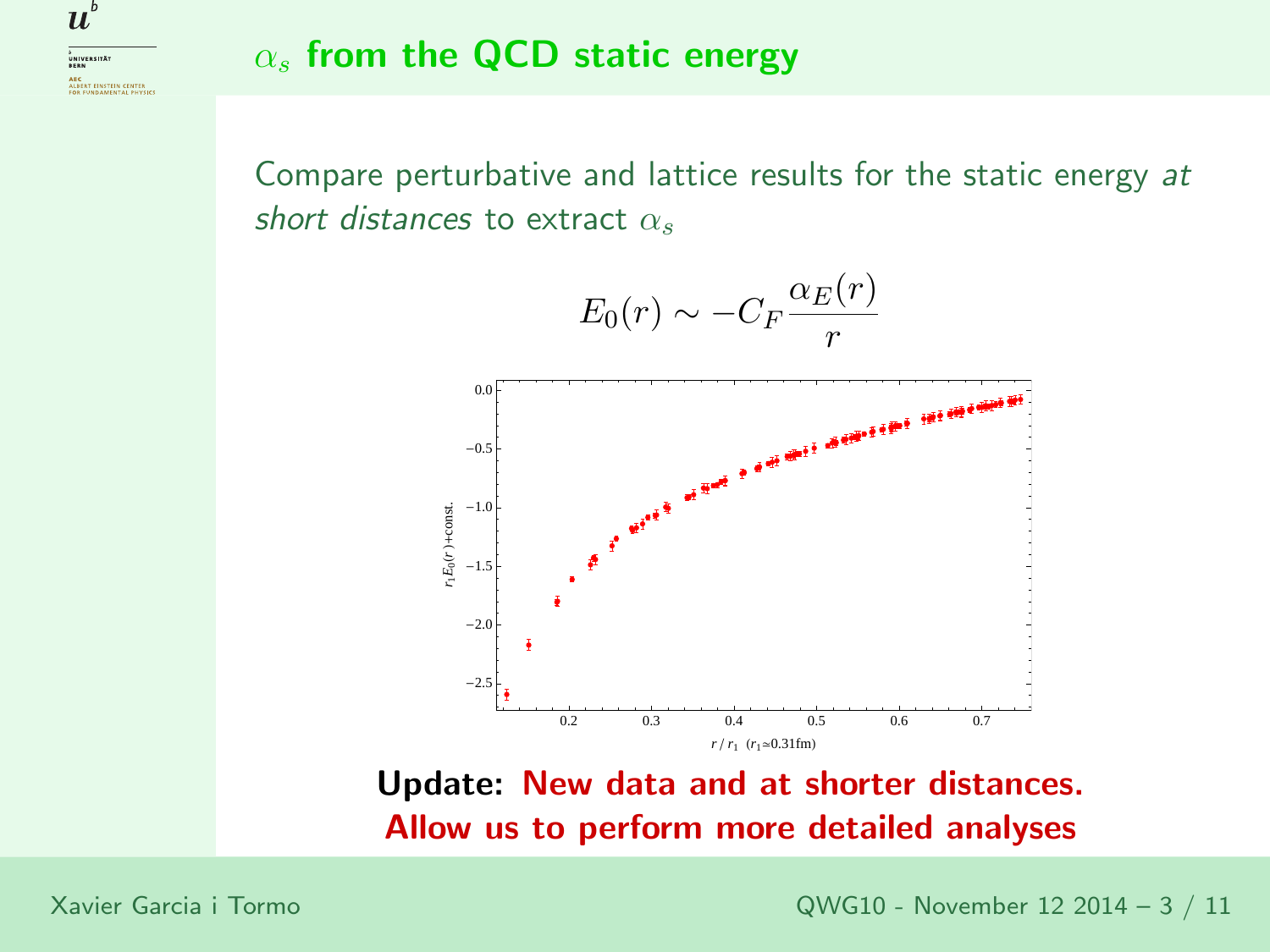$\boldsymbol{u}^{\textit{b}}$ 

Has the current lattice data really reached the purely perturbative regime, with enoug<sup>h</sup> precision to perform the extraction?

Xavier Garcia <sup>i</sup> Tormo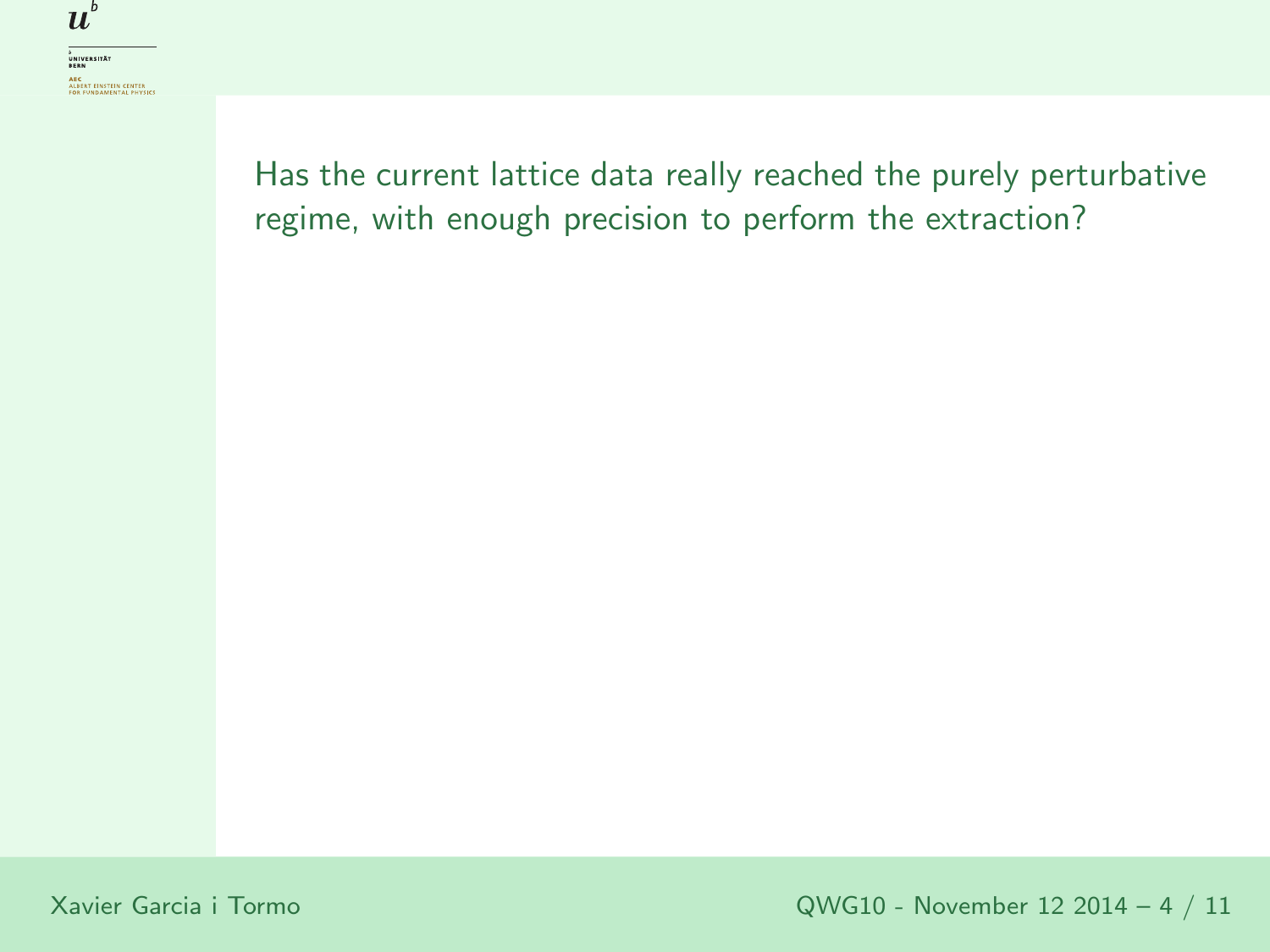<sup>b</sup><br>Universität<br>Bern **AEC**<br>ALBERT EINSTEIN CENTER<br>FOR FUNDAMENTAL PHYSICS

 $b$  $\boldsymbol{u}$ 

> Has the current lattice data really reached the purely perturbative regime, with enoug<sup>h</sup> precision to perform the extraction? Difficult to undoubtedly state this point. Procedure designed to test if this is indeed the case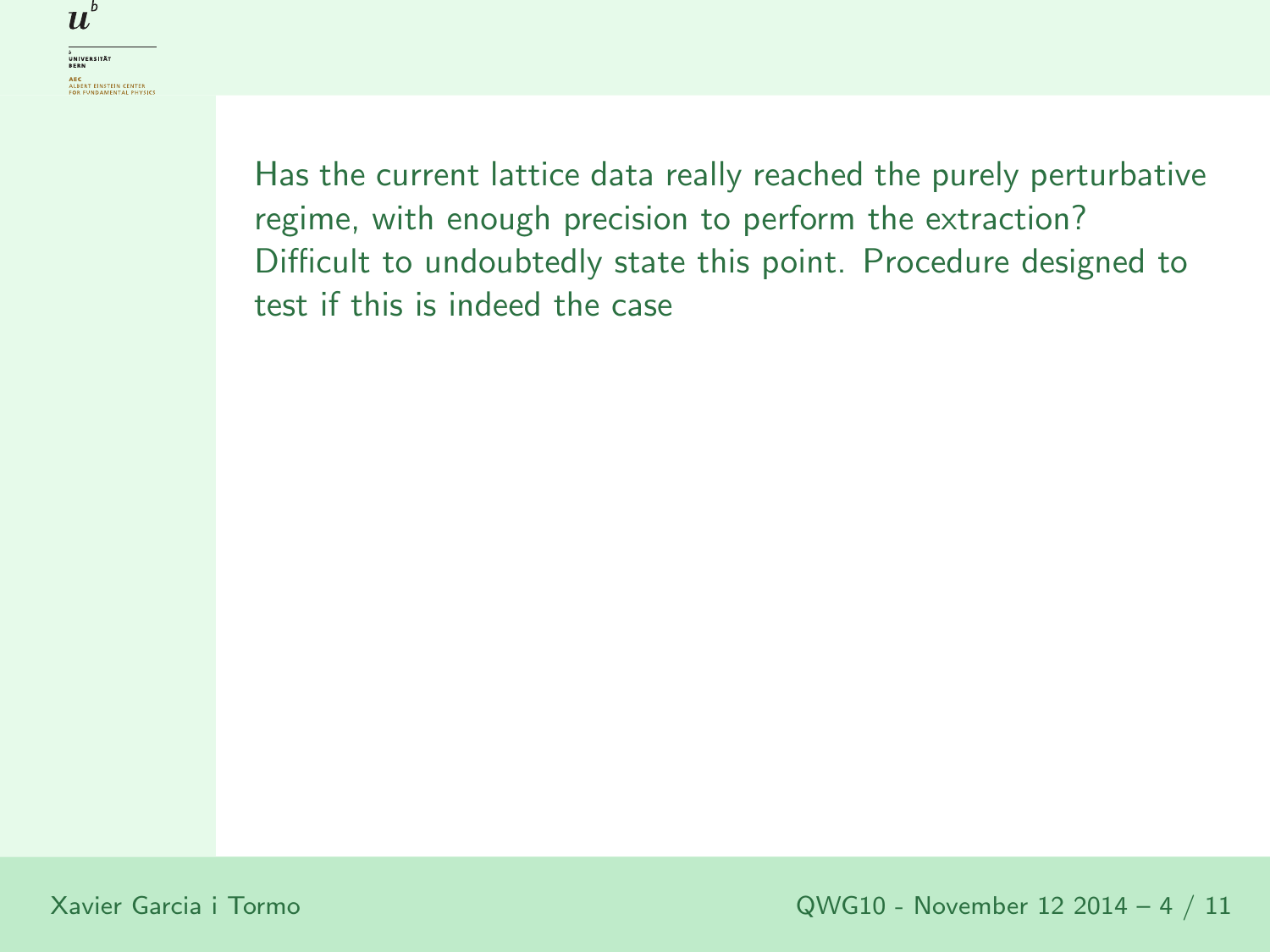<sup>b</sup><br>Universität<br>Bern **AEC**<br>ALBERT EINSTEIN CENTER<br>FOR FUNDAMENTAL PHYSICS

b  $\boldsymbol{u}$ 

> Has the current lattice data really reached the purely perturbative regime, with enoug<sup>h</sup> precision to perform the extraction? Difficult to undoubtedly state this point. Procedure designed to test if this is indeed the case

Perturbative expressions known at <sup>3</sup> loops (including resummation of log-enhanced terms)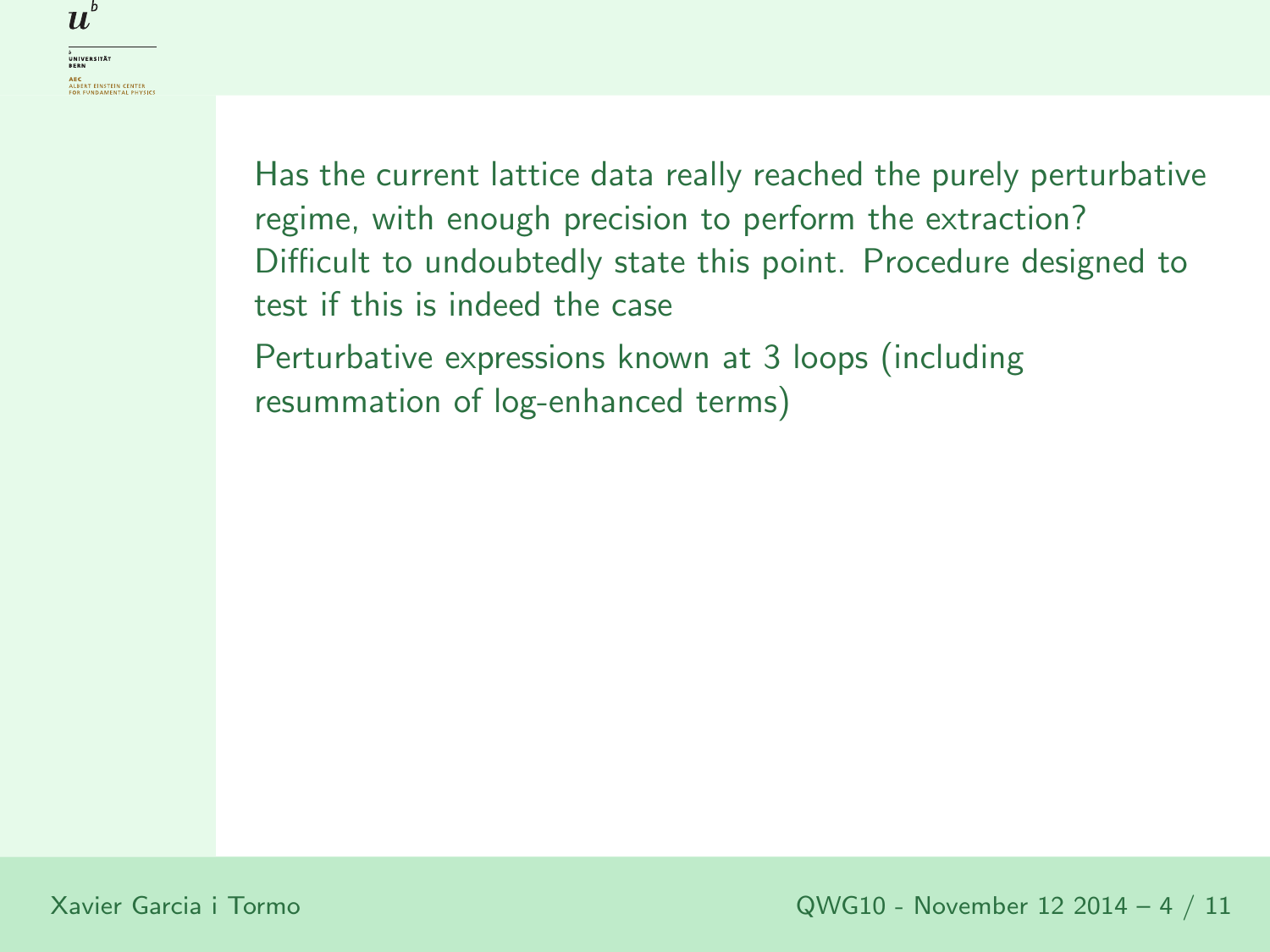<sup>b</sup><br>Universität<br>Bern **AEC**<br>ALBERT EINSTEIN CENTER<br>FOR FUNDAMENTAL PHYSIC

 $\boldsymbol{u}^{\textit{b}}$ 

Has the current lattice data really reached the purely perturbative regime, with enoug<sup>h</sup> precision to perform the extraction? Difficult to undoubtedly state this point. Procedure designed to test if this is indeed the case

Perturbative expressions known at <sup>3</sup> loops (including resummation of log-enhanced terms)

Care needs to be taken with so-called *renormalon singularities* in the perturbative expression. At the end *no practical effect*, just need to take the proper pert. expression, so that fits/comparisonare not affected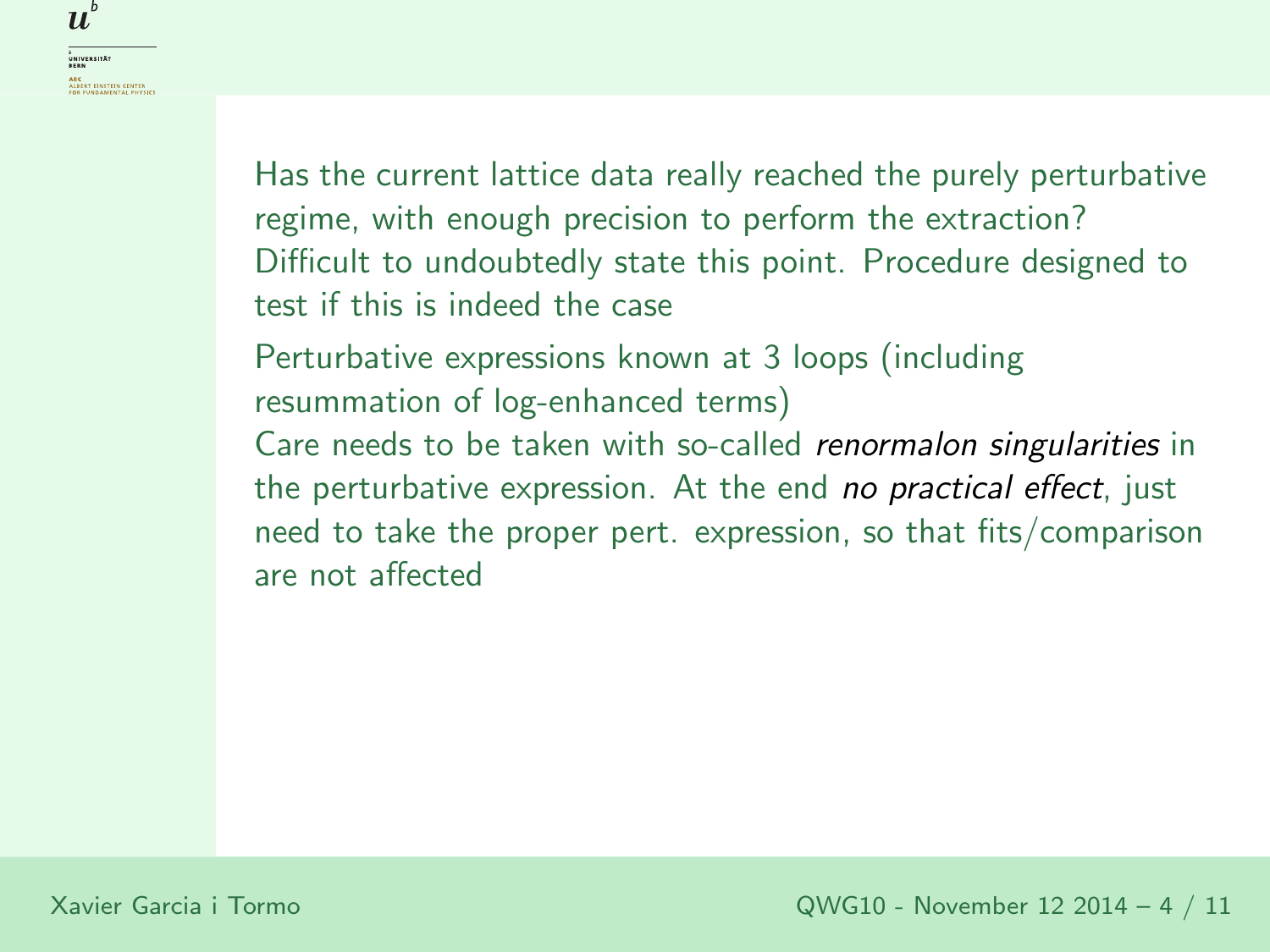Has the current lattice data really reached the purely perturbative regime, with enoug<sup>h</sup> precision to perform the extraction? Difficult to undoubtedly state this point. Procedure designed to test if this is indeed the case

Perturbative expressions known at <sup>3</sup> loops (including resummation of log-enhanced terms)

Care needs to be taken with so-called *renormalon singularities* in the perturbative expression. At the end *no practical effect*, just need to take the proper pert. expression, so that fits/comparisonare not affected

- ■■ Normalization (mass)  $\rightarrow$  affected by renormalon<br>■ Slope (relevant for  $\alpha$  extraction)  $\rightarrow$  renormalon
- ■ $\qquad \qquad \blacksquare$  Slope (relevant for  $\alpha_{\rm s}$  extraction)  $\rightarrow$  renormalon free

 $\boldsymbol{u}^{\textit{b}}$ 

<sup>b</sup><br>Universität<br>Bern

**AEC**<br>ALBERT EINSTEIN CENTER<br>FOR FUNDAMENTAL PHYSIC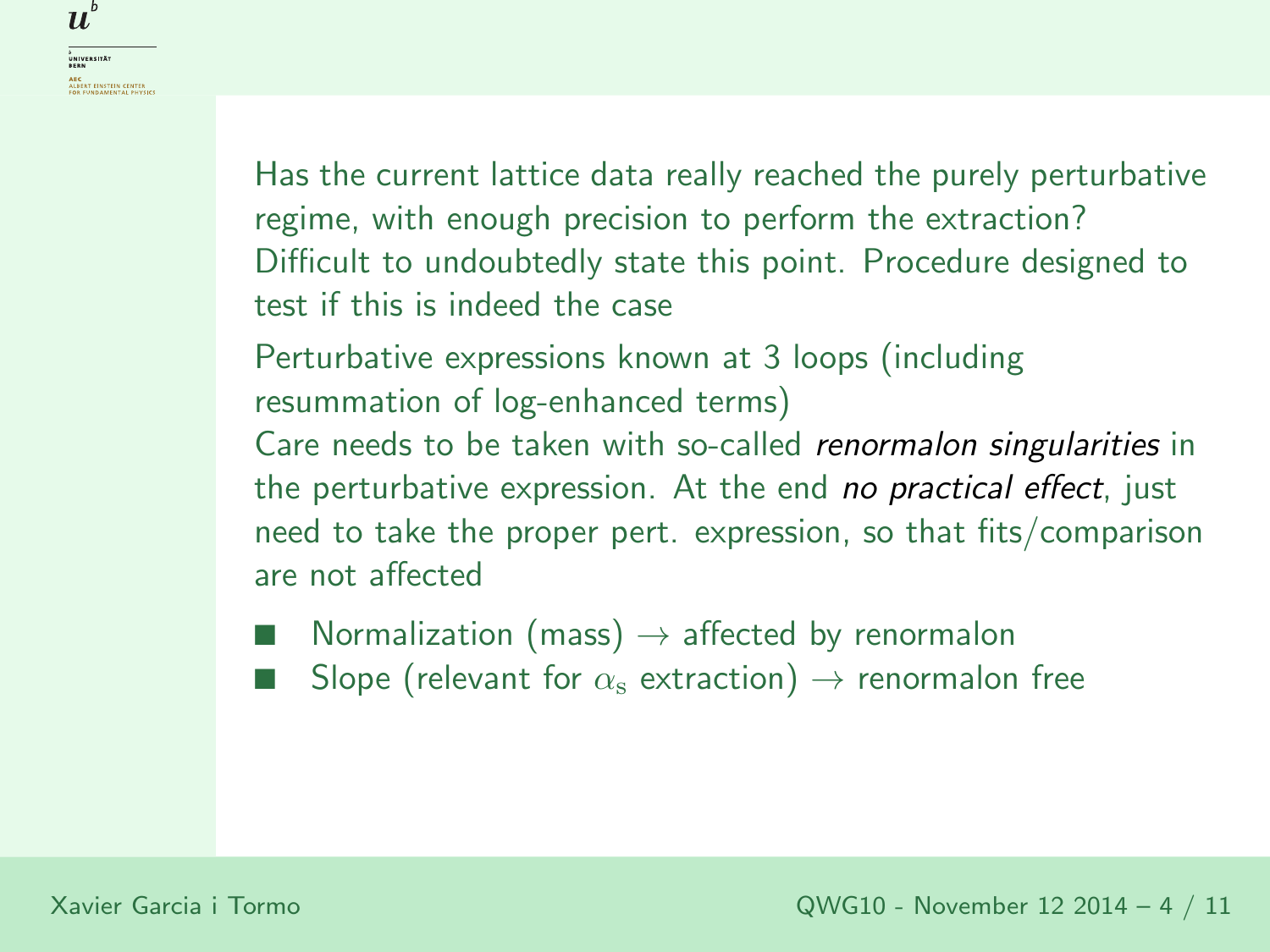Has the current lattice data really reached the purely perturbative regime, with enoug<sup>h</sup> precision to perform the extraction? Difficult to undoubtedly state this point. Procedure designed to test if this is indeed the case

Perturbative expressions known at <sup>3</sup> loops (including resummation of log-enhanced terms)

Care needs to be taken with so-called *renormalon singularities* in the perturbative expression. At the end *no practical effect*, just need to take the proper pert. expression, so that fits/comparisonare not affected

■■ Normalization (mass)  $\rightarrow$  affected by renormalon<br>■ Slope (relevant for  $\alpha$  extraction)  $\rightarrow$  renormalon

■ $\qquad \qquad \blacksquare$  Slope (relevant for  $\alpha_{\rm s}$  extraction)  $\rightarrow$  renormalon free

Perturbative expression best suited for the comparison. Use pert. expression for the force

 $\boldsymbol{u}^{\textit{b}}$ 

<sup>b</sup><br>Universität<br>Bern

**AEC**<br>ALBERT EINSTEIN CENTER<br>FOR FUNDAMENTAL PHYSIC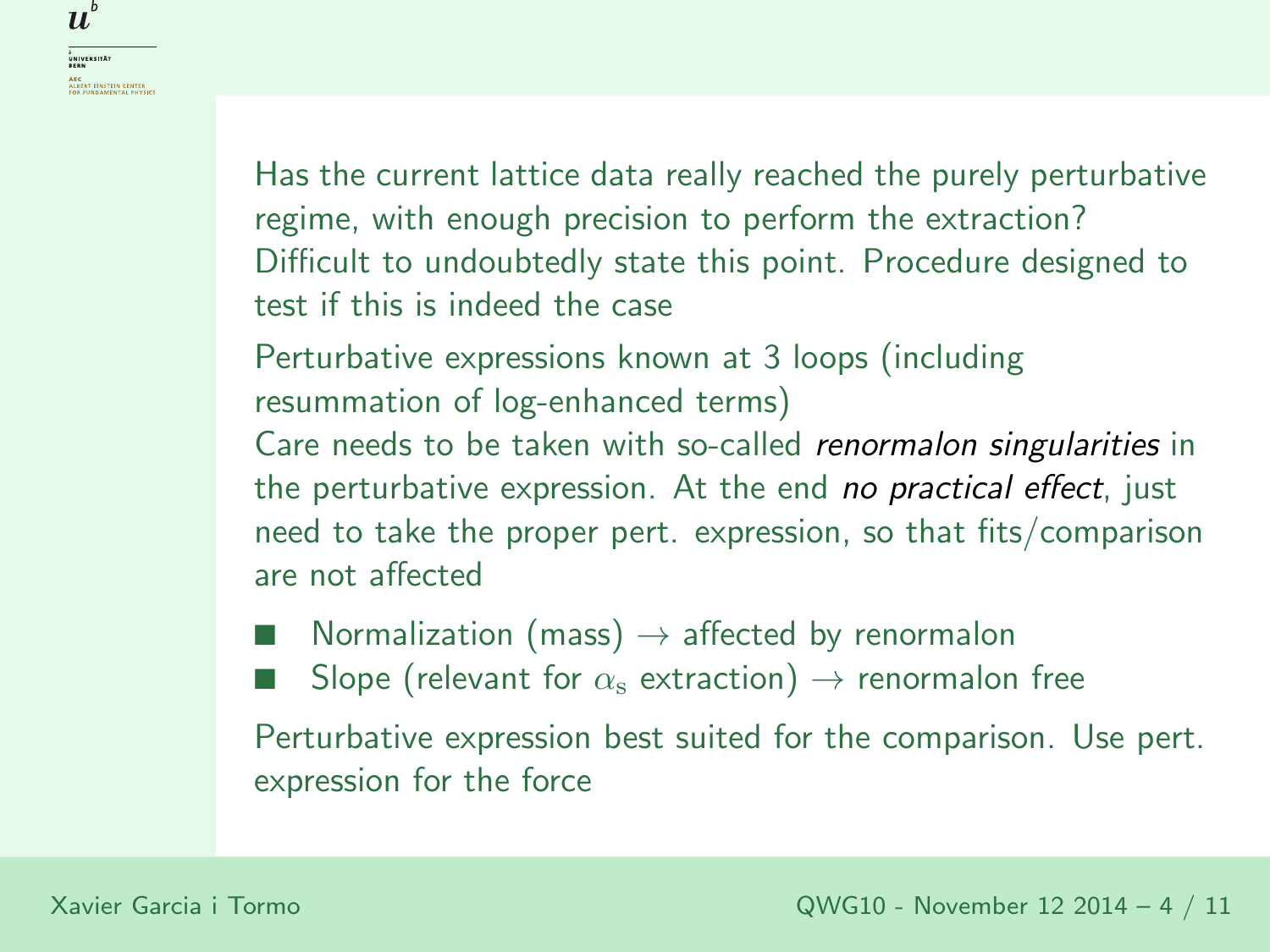

**AEC**<br>ALBERT EINSTEIN CENTER<br>FOR FUNDAMENTAL PHYSICS

 $E_{\rm 0}$  $\omega_0 \sim -\frac{C_F}{r} \alpha_E(r,\nu) + RS(\rho)$ 

Beneke'98; Hoang *el al.*'99; Pineda'01

Xavier Garcia <sup>i</sup> Tormo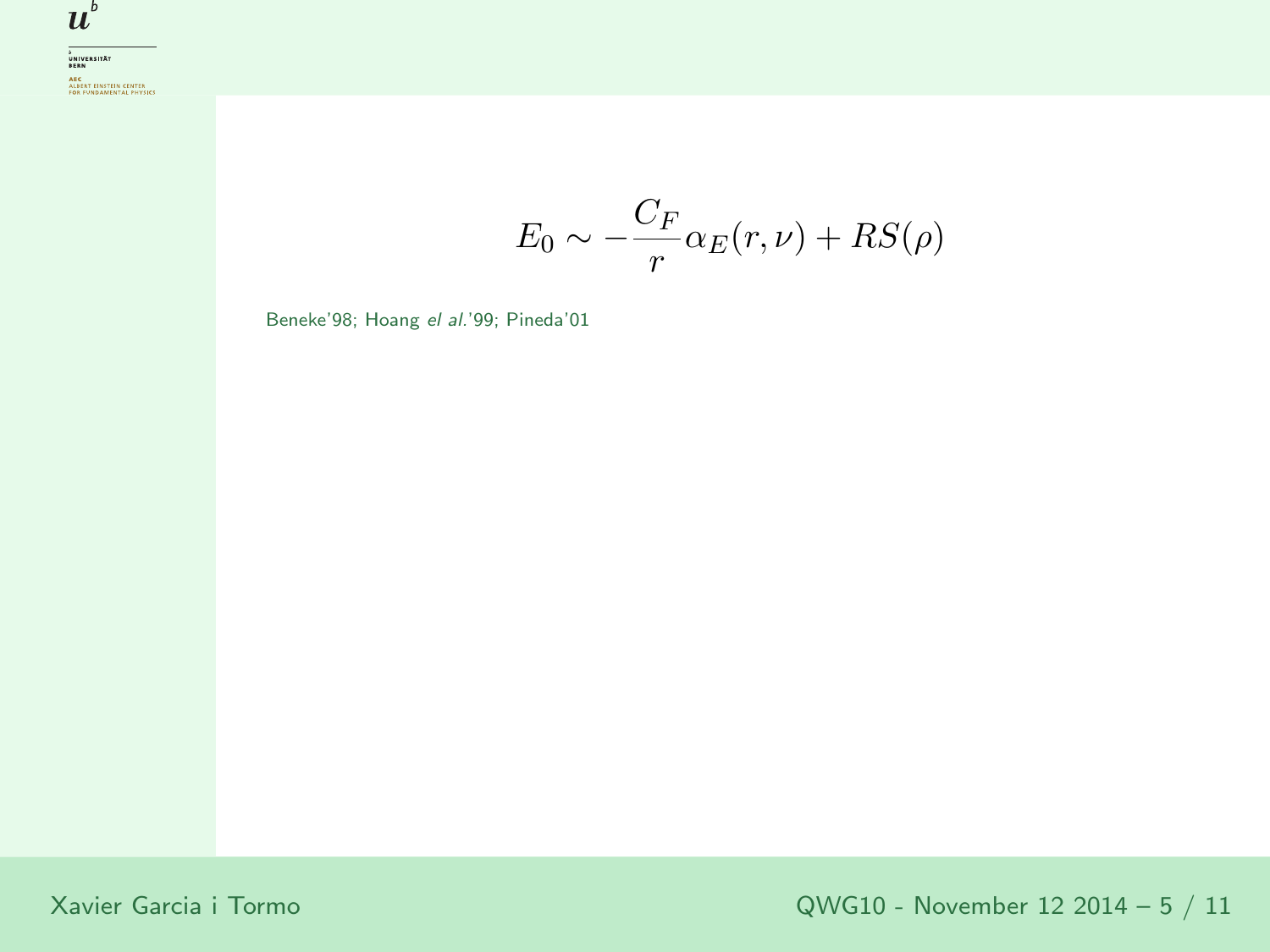$$
E_0 \sim -\frac{C_F}{r} \alpha_E(r,\nu) + RS(\rho)
$$

 $\alpha_E(r,\nu)$ : series in  $\alpha_{\rm s}(\nu)$ , contain  $\ln(r\nu)$  terms  $RS(\rho)$ : series in  $\alpha_{\rm s}(\rho)$ , affected by uncertainties in computation of renormalon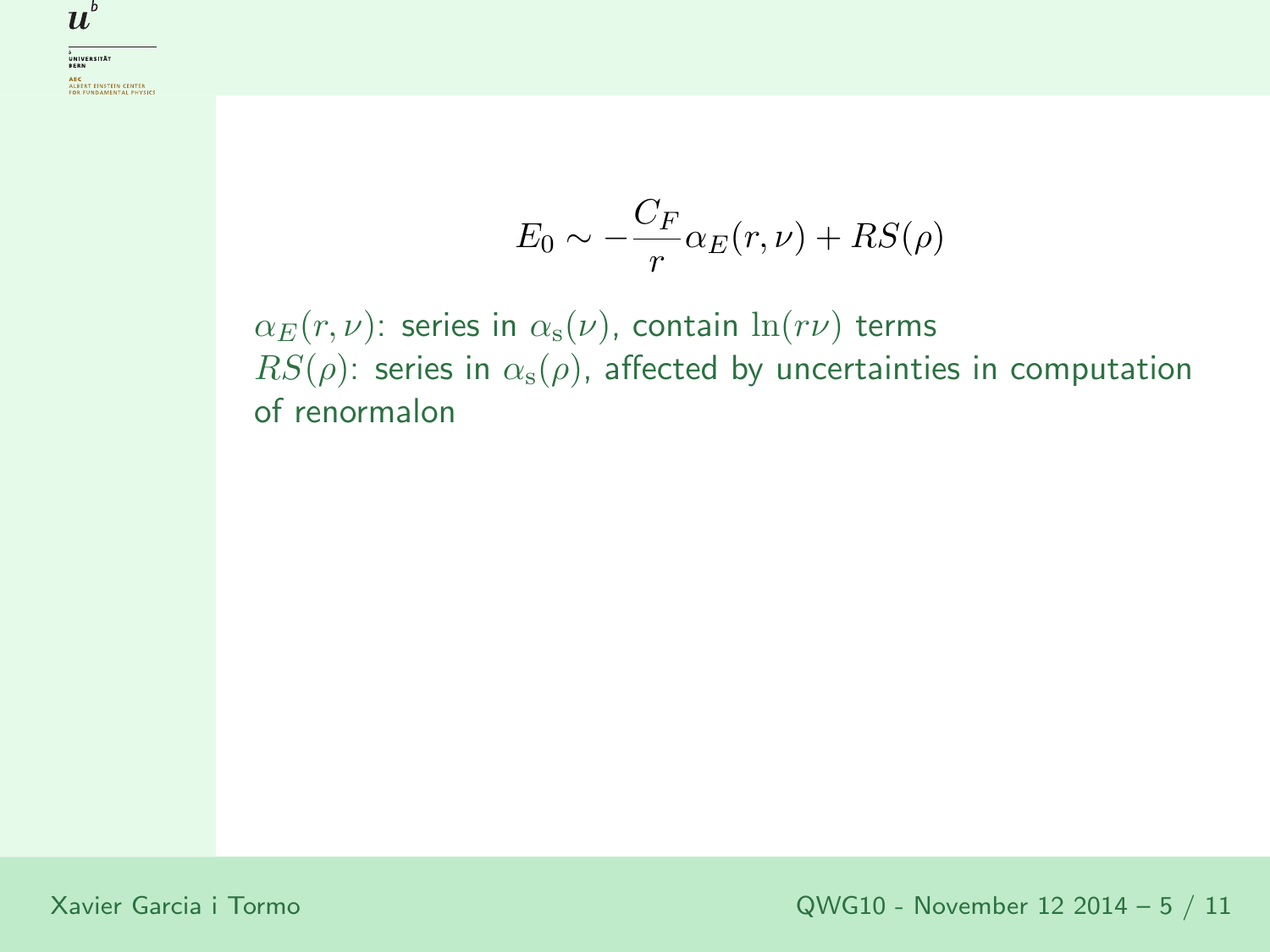

 $E_{\rm 0}$  $\omega_0 \sim -\frac{C_F}{r} \alpha_E(r,\nu) + RS(\rho) \rightarrow$ 

$$
\rightarrow F(r,\nu) = \frac{dE_0}{dr} = \frac{C_F}{r^2} \left( \alpha_E(r,\nu) - r \alpha'_E(r,\nu) \right)
$$

Xavier Garcia <sup>i</sup> Tormo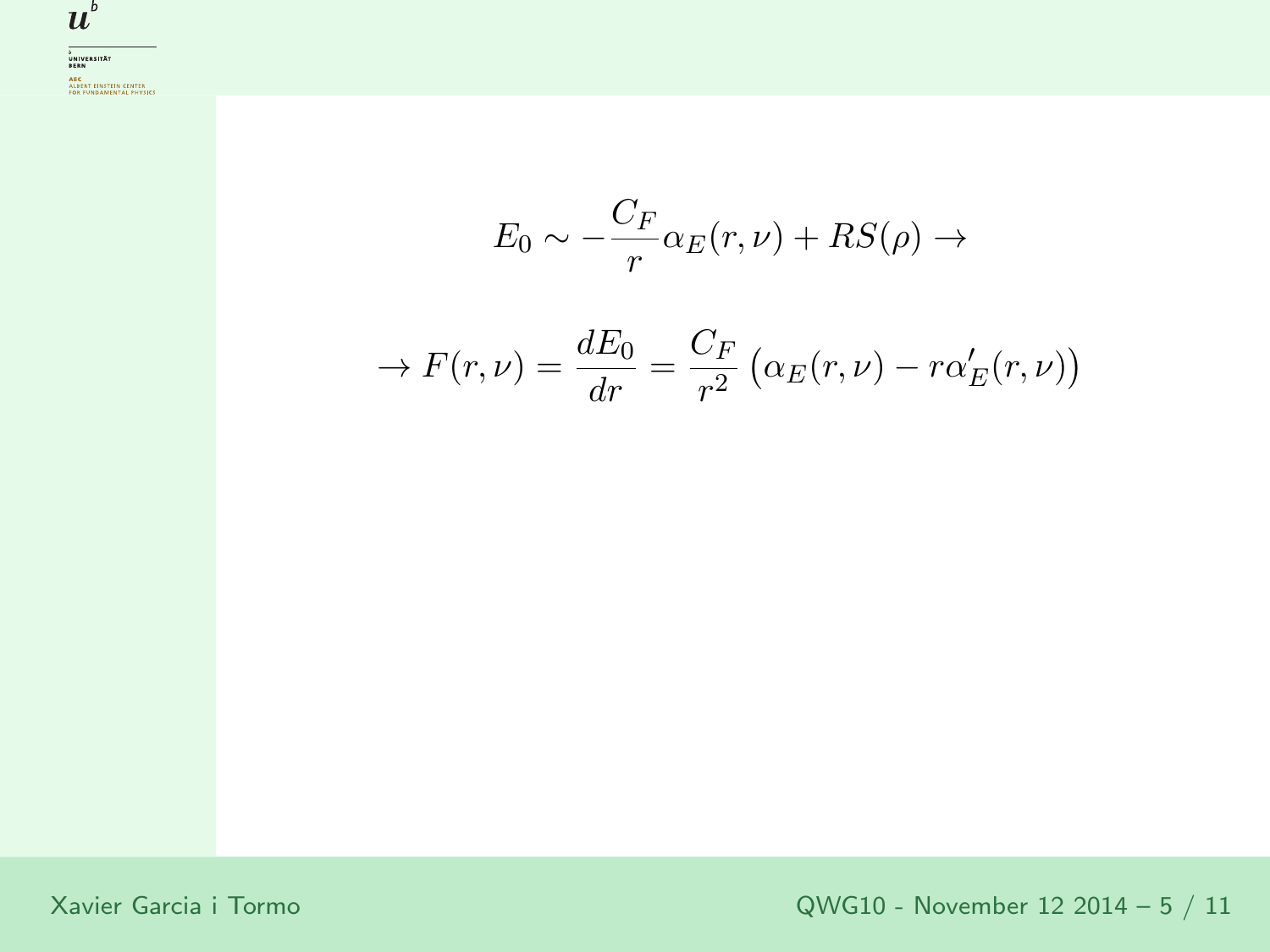

$$
E_0 \sim -\frac{C_F}{r} \alpha_E(r,\nu) + RS(\rho) \rightarrow
$$

$$
\rightarrow F(r,\nu) = \frac{dE_0}{dr} = \frac{C_F}{r^2} \left( \alpha_E(r,\nu) - r \alpha'_E(r,\nu) \right) \rightarrow F(r,1/r)
$$

Xavier Garcia <sup>i</sup> Tormo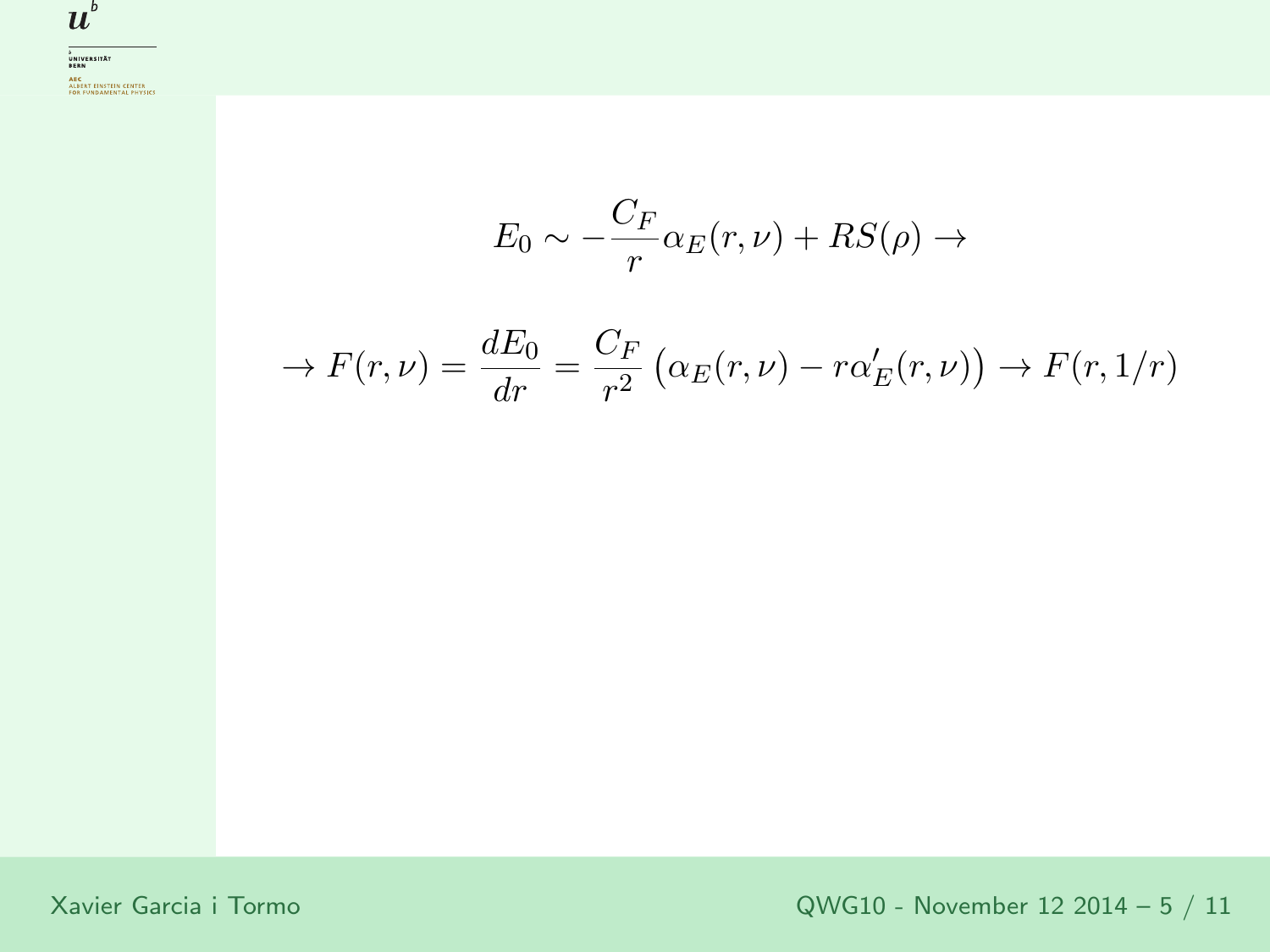$$
E_0 \sim -\frac{C_F}{r} \alpha_E(r,\nu) + RS(\rho) \to
$$

$$
\rightarrow F(r,\nu) = \frac{dE_0}{dr} = \frac{C_F}{r^2} \left( \alpha_E(r,\nu) - r \alpha'_E(r,\nu) \right) \rightarrow F(r,1/r)
$$

No logs, not affected by renormalon uncertainties

Xavier Garcia <sup>i</sup> Tormo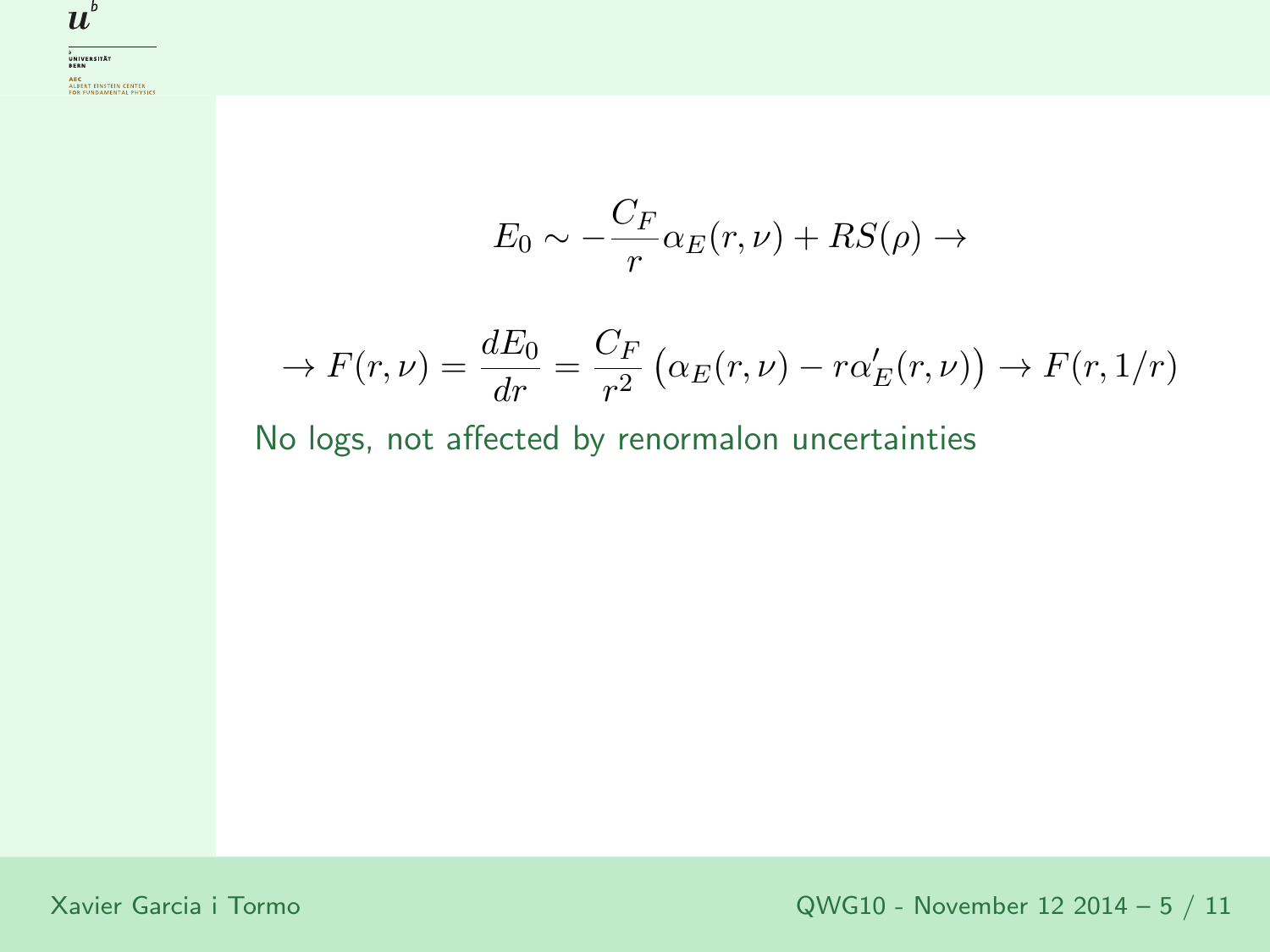$$
E_0 \sim -\frac{C_F}{r} \alpha_E(r,\nu) + RS(\rho) \rightarrow
$$

$$
\rightarrow F(r,\nu) = \frac{dE_0}{dr} = \frac{C_F}{r^2} \left( \alpha_E(r,\nu) - r \alpha'_E(r,\nu) \right) \rightarrow F(r,1/r)
$$

■ Compare directly with data for force ■ Integrate numerically, compare with data for energy,  $E_0(r) + const.$ 

Xavier Garcia <sup>i</sup> Tormo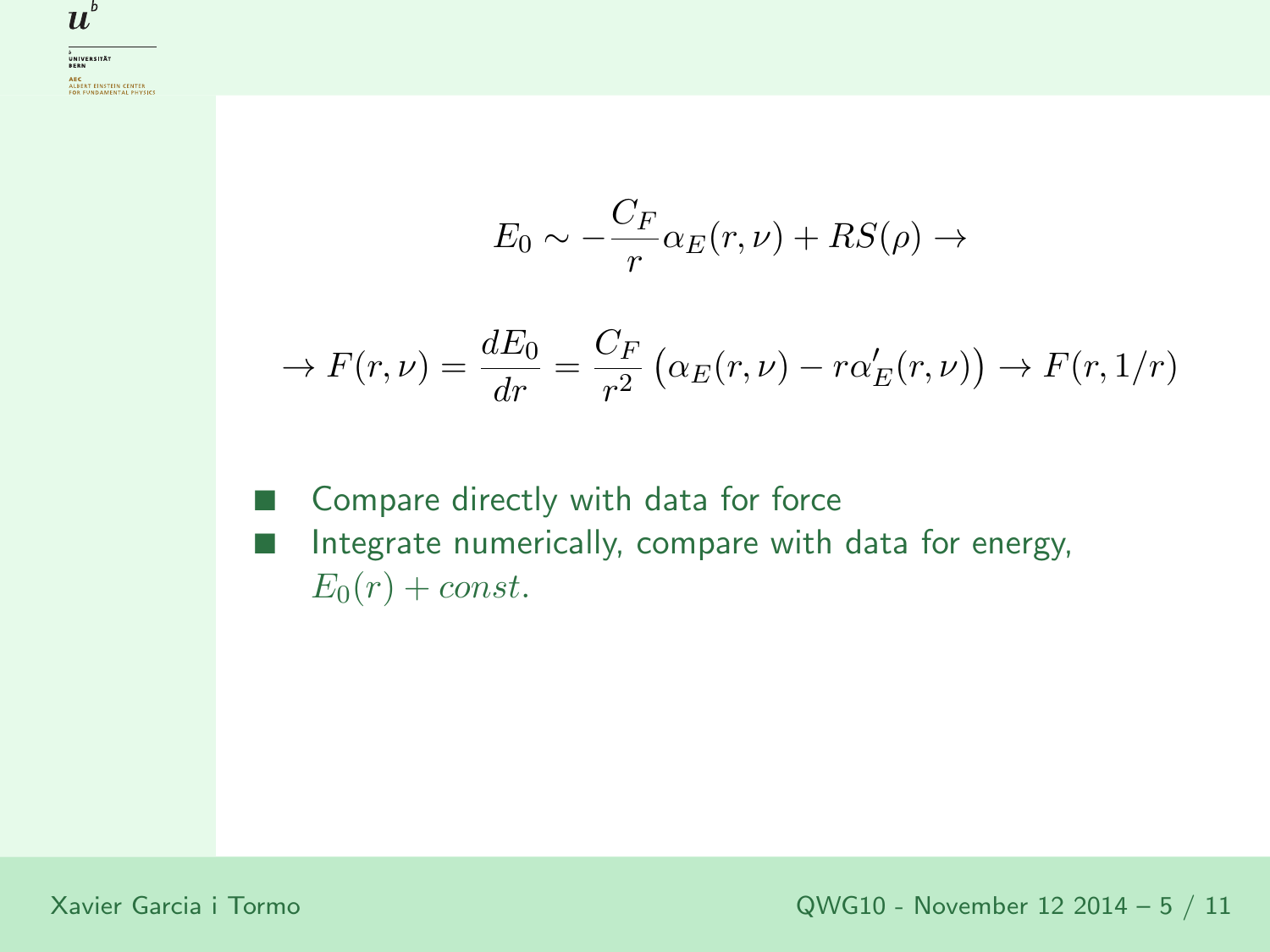$$
E_0 \sim -\frac{C_F}{r} \alpha_E(r,\nu) + RS(\rho) \to
$$

$$
\rightarrow F(r,\nu) = \frac{dE_0}{dr} = \frac{C_F}{r^2} \left( \alpha_E(r,\nu) - r \alpha'_E(r,\nu) \right) \rightarrow F(r,1/r)
$$

■ Compare directly with data for force ■ Integrate numerically, compare with data for energy,  $E_0(r) + const.$ 

Additionally one can

Xavier Garcia <sup>i</sup> Tormo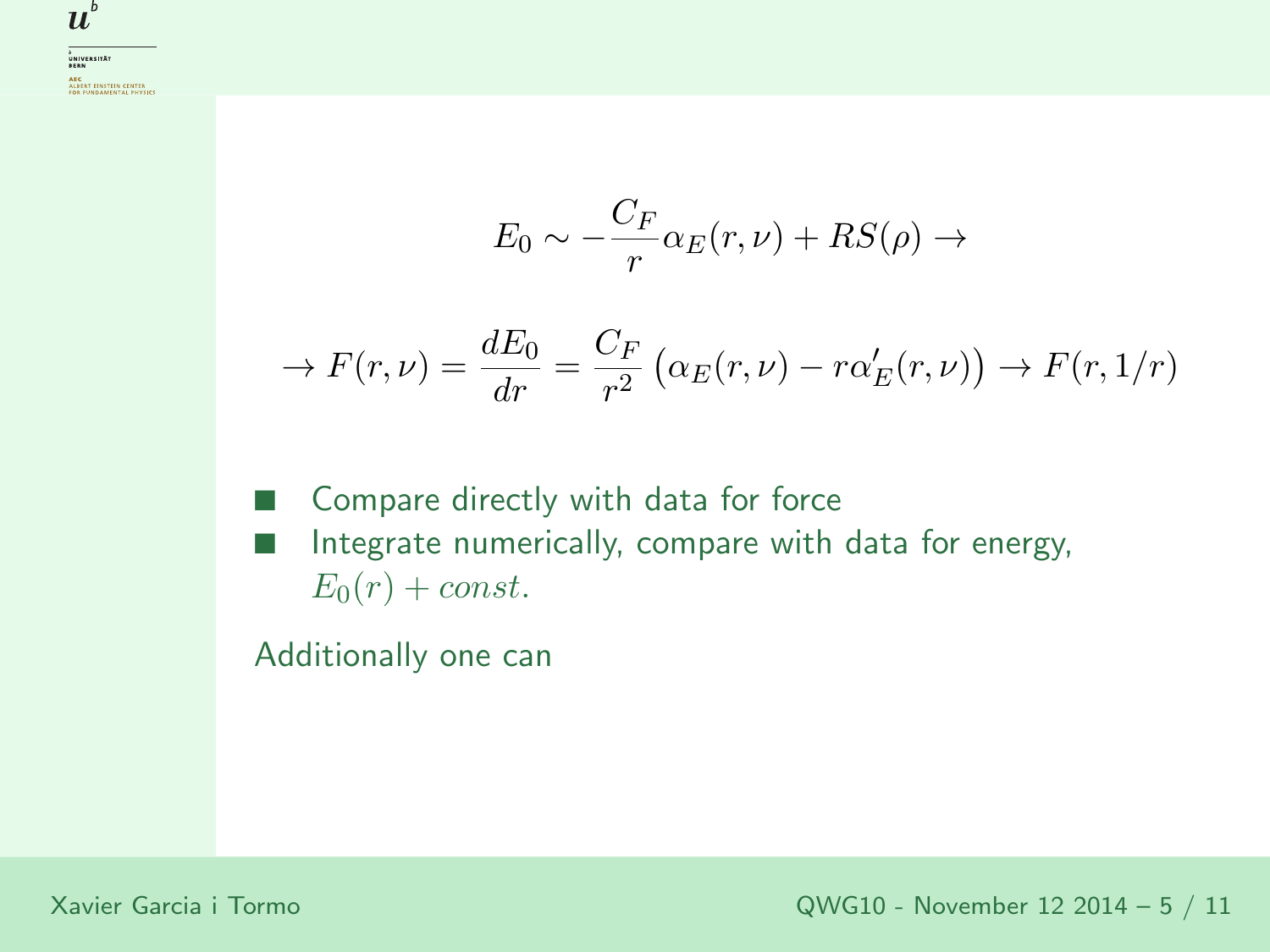$$
E_0 \sim -\frac{C_F}{r} \alpha_E(r,\nu) + RS(\rho) \to
$$

$$
\rightarrow F(r,\nu) = \frac{dE_0}{dr} = \frac{C_F}{r^2} \left( \alpha_E(r,\nu) - r \alpha'_E(r,\nu) \right) \rightarrow F(r,1/r)
$$

■ Compare directly with data for force ■ Integrate numerically, compare with data for energy,  $E_0(r) + const.$ 

Additionally one can

■Put all lattice data together \*normalization errors\*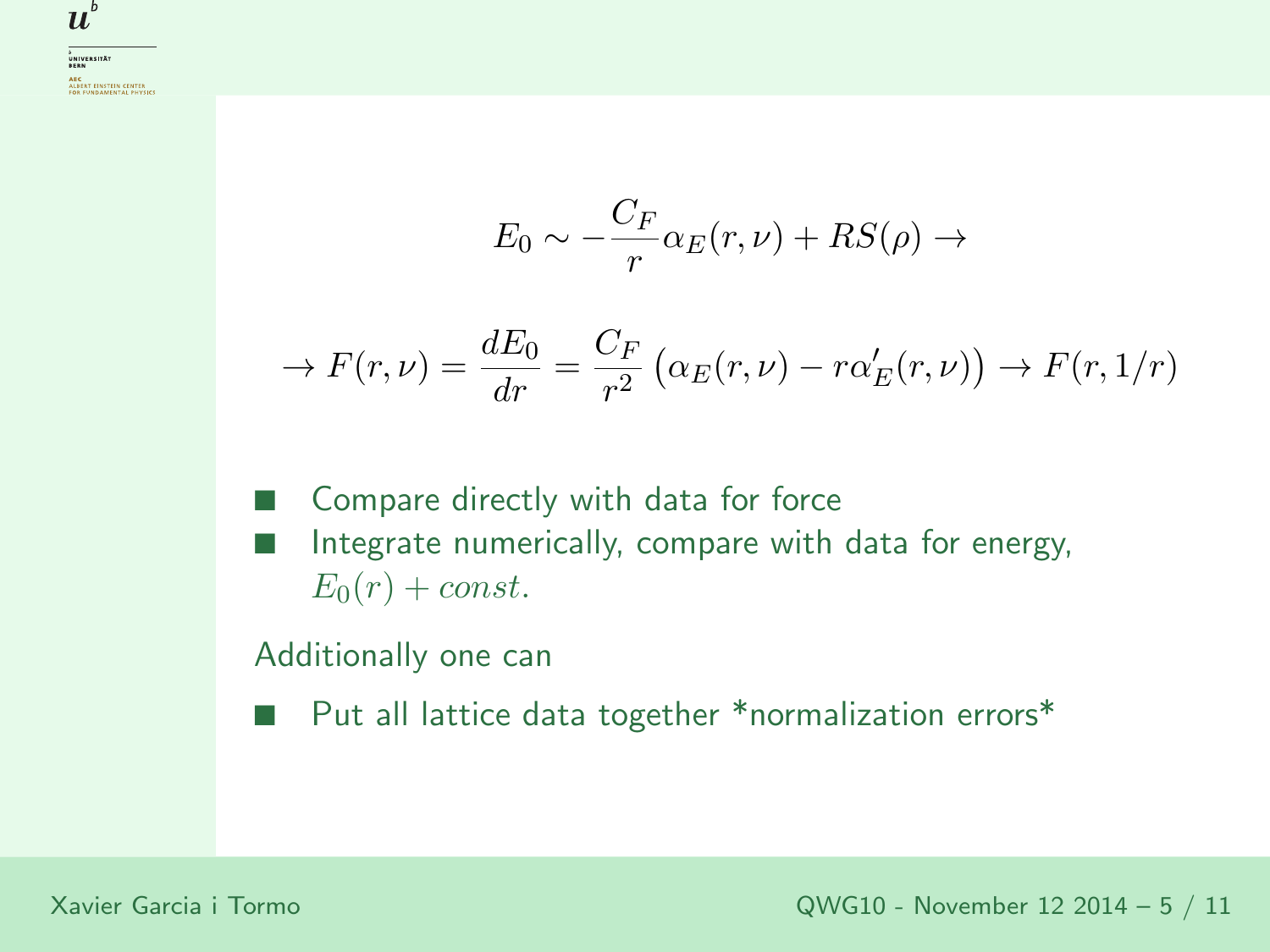$$
E_0 \sim -\frac{C_F}{r} \alpha_E(r,\nu) + RS(\rho) \to
$$

$$
\rightarrow F(r,\nu) = \frac{dE_0}{dr} = \frac{C_F}{r^2} \left( \alpha_E(r,\nu) - r \alpha'_E(r,\nu) \right) \rightarrow F(r,1/r)
$$

■ Compare directly with data for force ■ Integrate numerically, compare with data for energy,  $E_0(r) + const.$ 

#### Additionally one can

- ■Put all lattice data together \*normalization errors\*
- ■Analysis for each value of lattice spacing  $(\beta)$ , then take average \*less data each set\*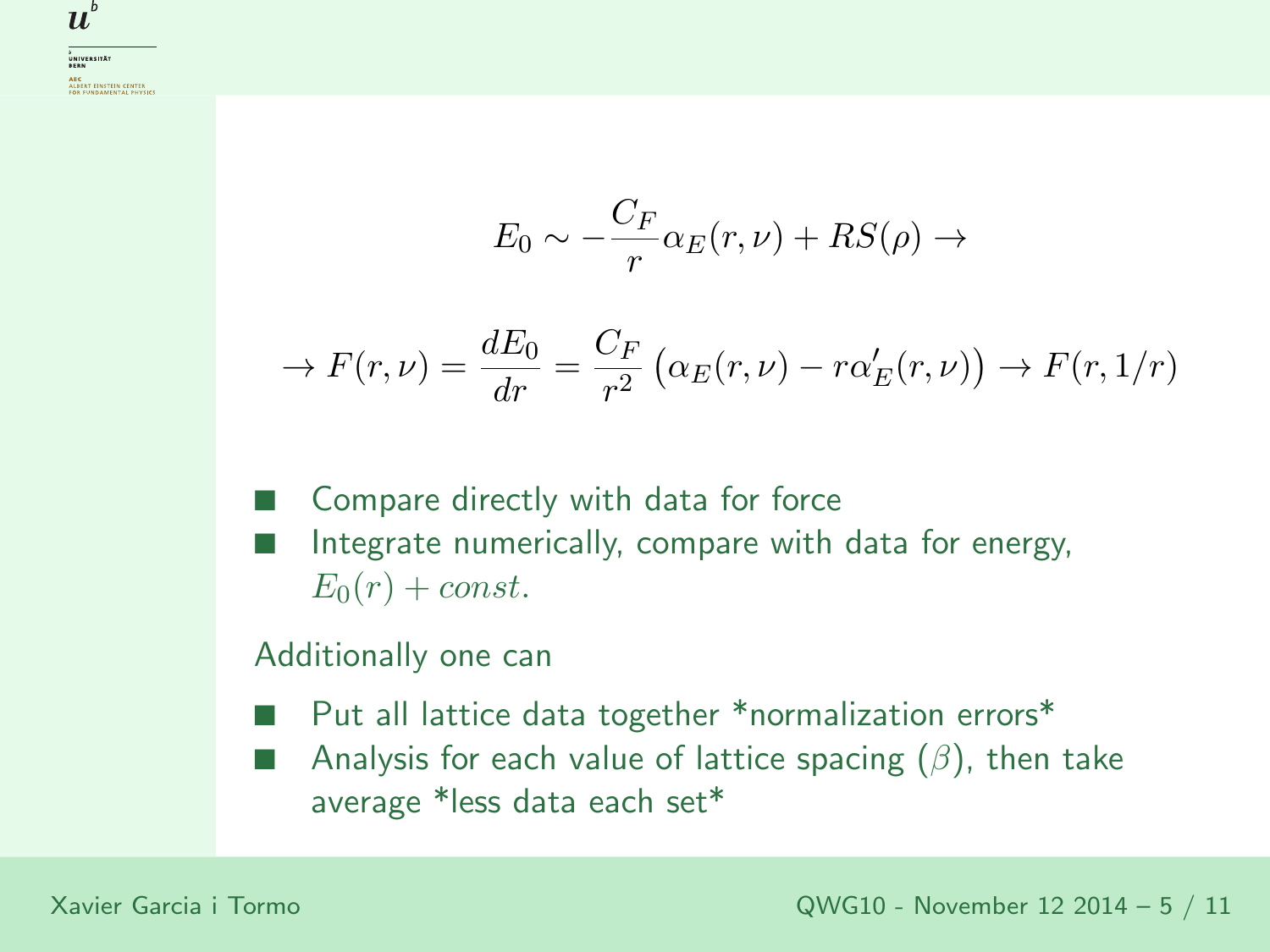

Analyses  $\alpha_s$  extraction

Find values of  $r_1\Lambda_{\overline{\rm MS}}$  that are allowed by lattice data:

Xavier Garcia <sup>i</sup> Tormo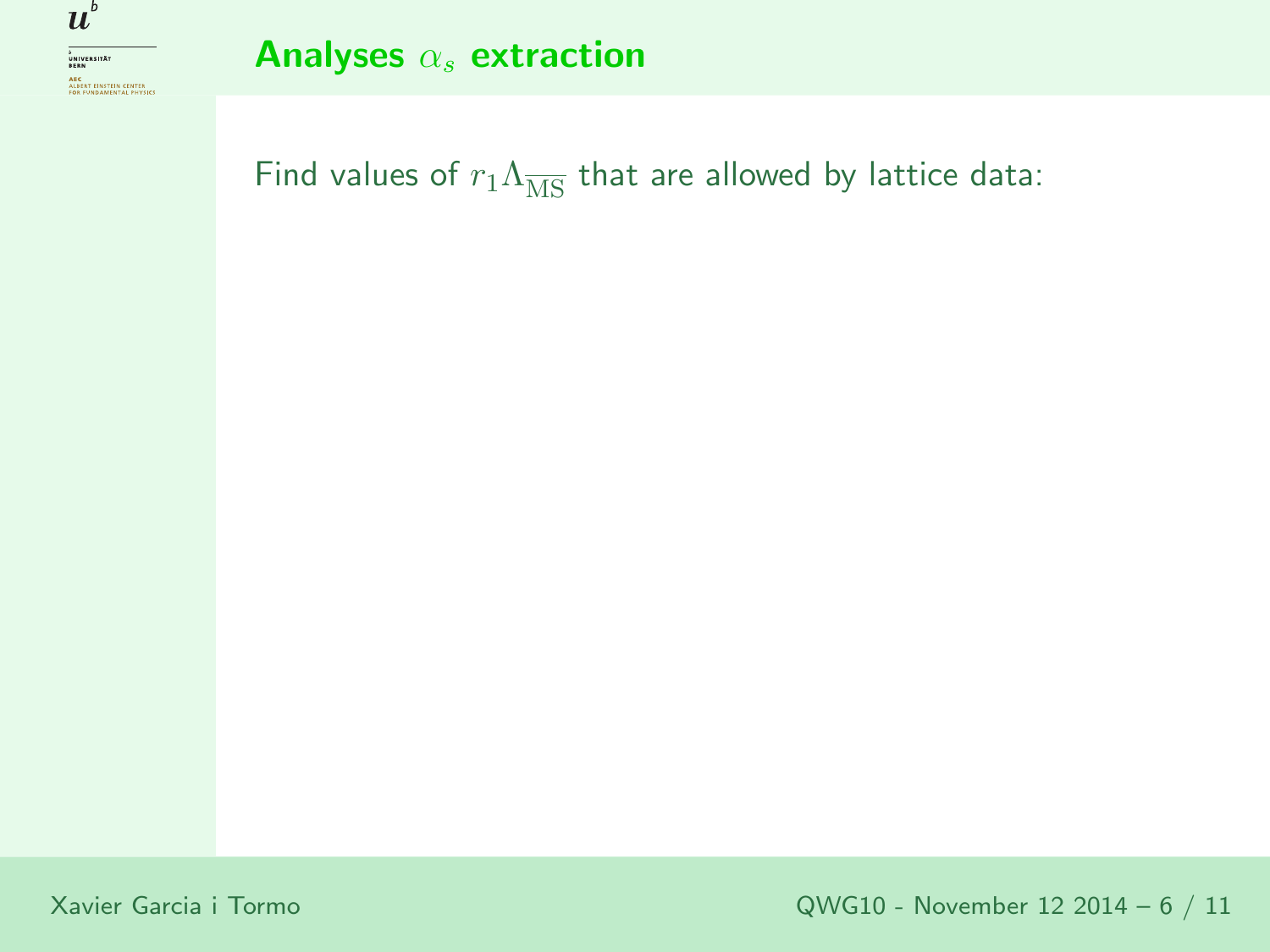

Analyses  $\alpha_s$  extraction

Find values of  $r_1\Lambda_{\overline{\rm MS}}$  that are allowed by lattice data:<br>. Agreement with lattice improves when perturbative order is increased

Xavier Garcia <sup>i</sup> Tormo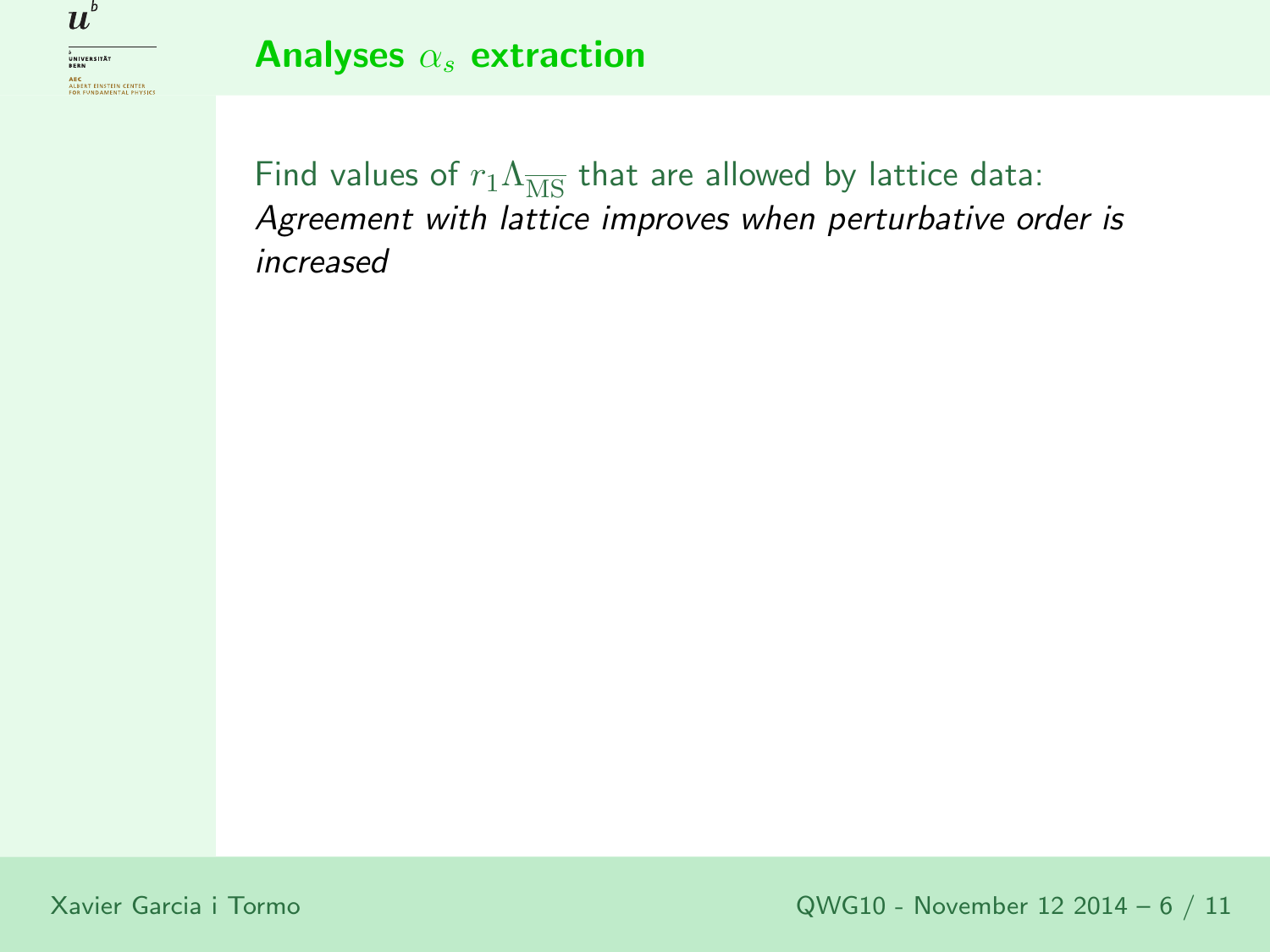

### Analyses  $\alpha_s$  extraction

Find values of  $r_1\Lambda_{\overline{\rm MS}}$  that are allowed by lattice data:<br>. Agreement with lattice improves when perturbative order is increased

 Perform fits at different distance ranges,  $r < 0.75r_1, \cdots, r < 0.45r_1$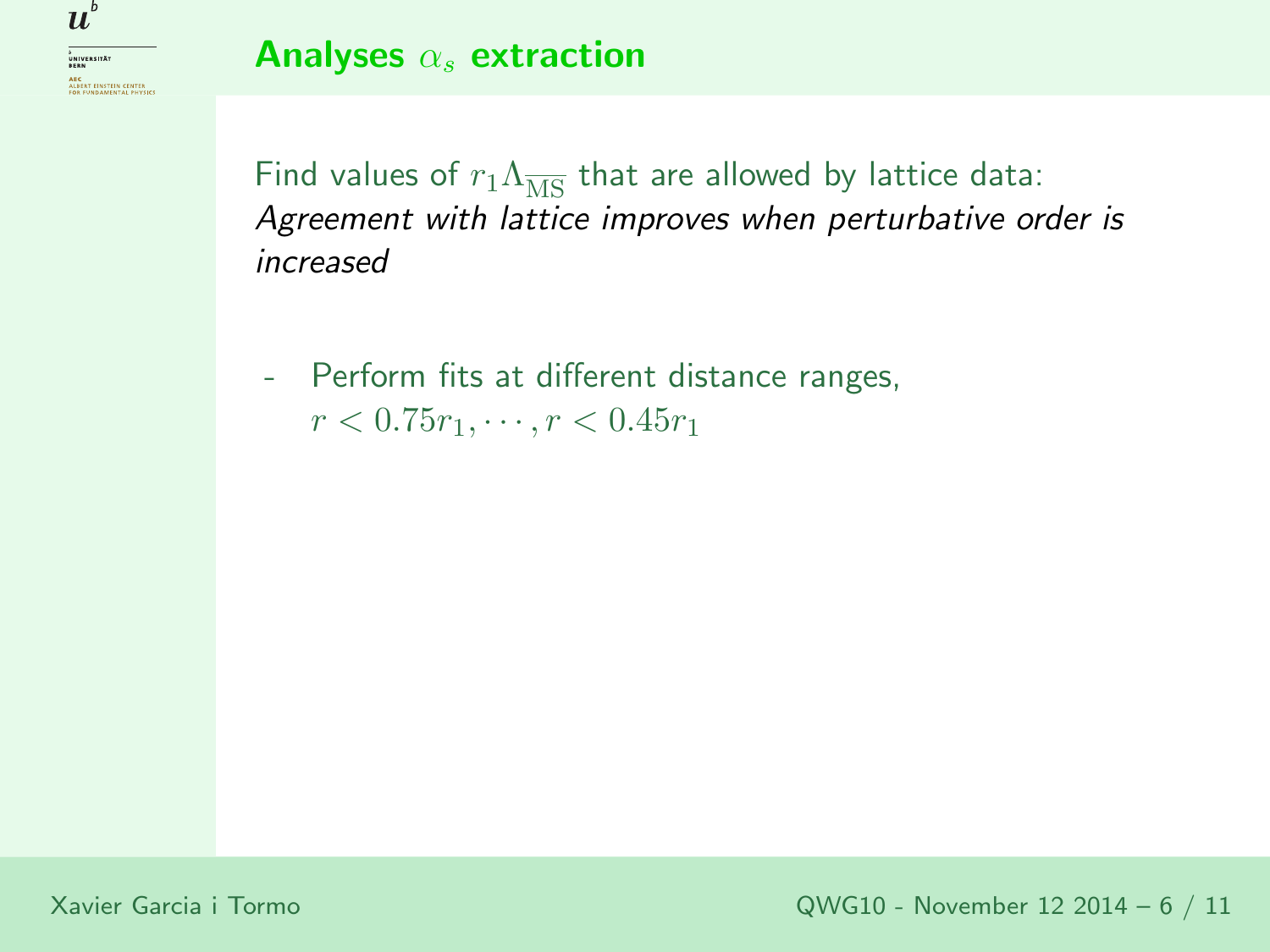<sup>b</sup><br>Universität<br>Bern AEC<br>ALBERT EINSTEIN CENTER<br>FOR FUNDAMENTAL PHYSI

 $\boldsymbol{u}^{\textit{b}}$ 

Analyses  $\alpha_s$  extraction

Find values of  $r_1\Lambda_{\overline{\rm MS}}$  that are allowed by lattice data:<br>. Agreement with lattice improves when perturbative order is increased

- - Perform fits at different distance ranges,  $r < 0.75r_1, \cdots, r < 0.45r_1$
- -Use ranges where  $\chi^2$  does not increase when increasing pert. order, or is  $\lesssim 1$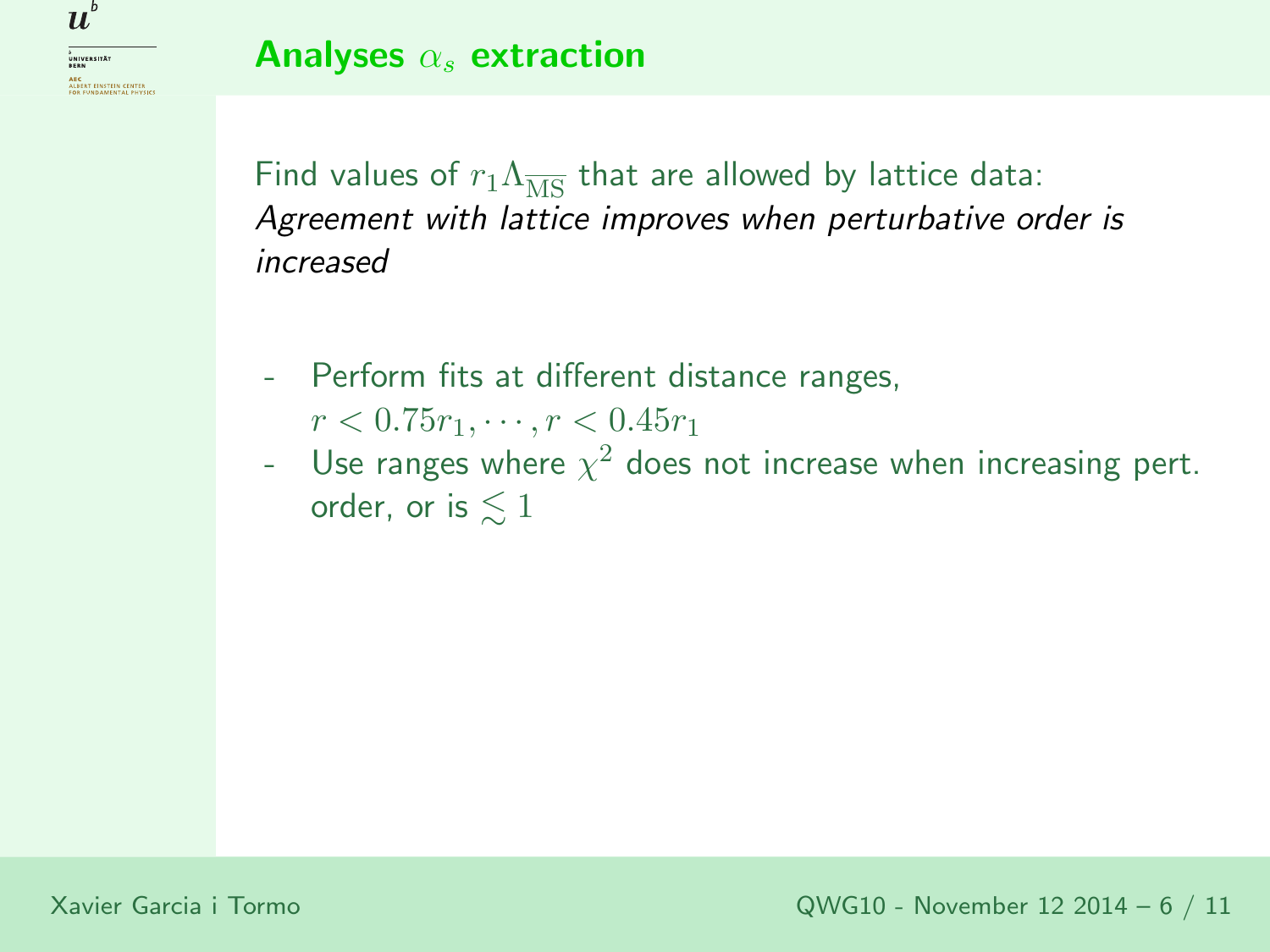<sub>b</sub><br>Universität<br>Bern **AEC**<br>ALBERT EINSTEIN CENTER<br>FOR FUNDAMENTAL PHY

 $\boldsymbol{u}^{\textit{b}}$ 

Find values of  $r_1\Lambda_{\overline{\rm MS}}$  that are allowed by lattice data:<br>. Agreement with lattice improves when perturbative order is increased

- - Perform fits at different distance ranges,  $r < 0.75r_1, \cdots, r < 0.45r_1$
- -Use ranges where  $\chi^2$  does not increase when increasing pert. order, or is  $\lesssim 1$
- - Estimate pert. uncertainty: Repeat fits with scale variation, and adding  $\pm (C_F/r^2) \alpha_{\rm s}^{n+2}$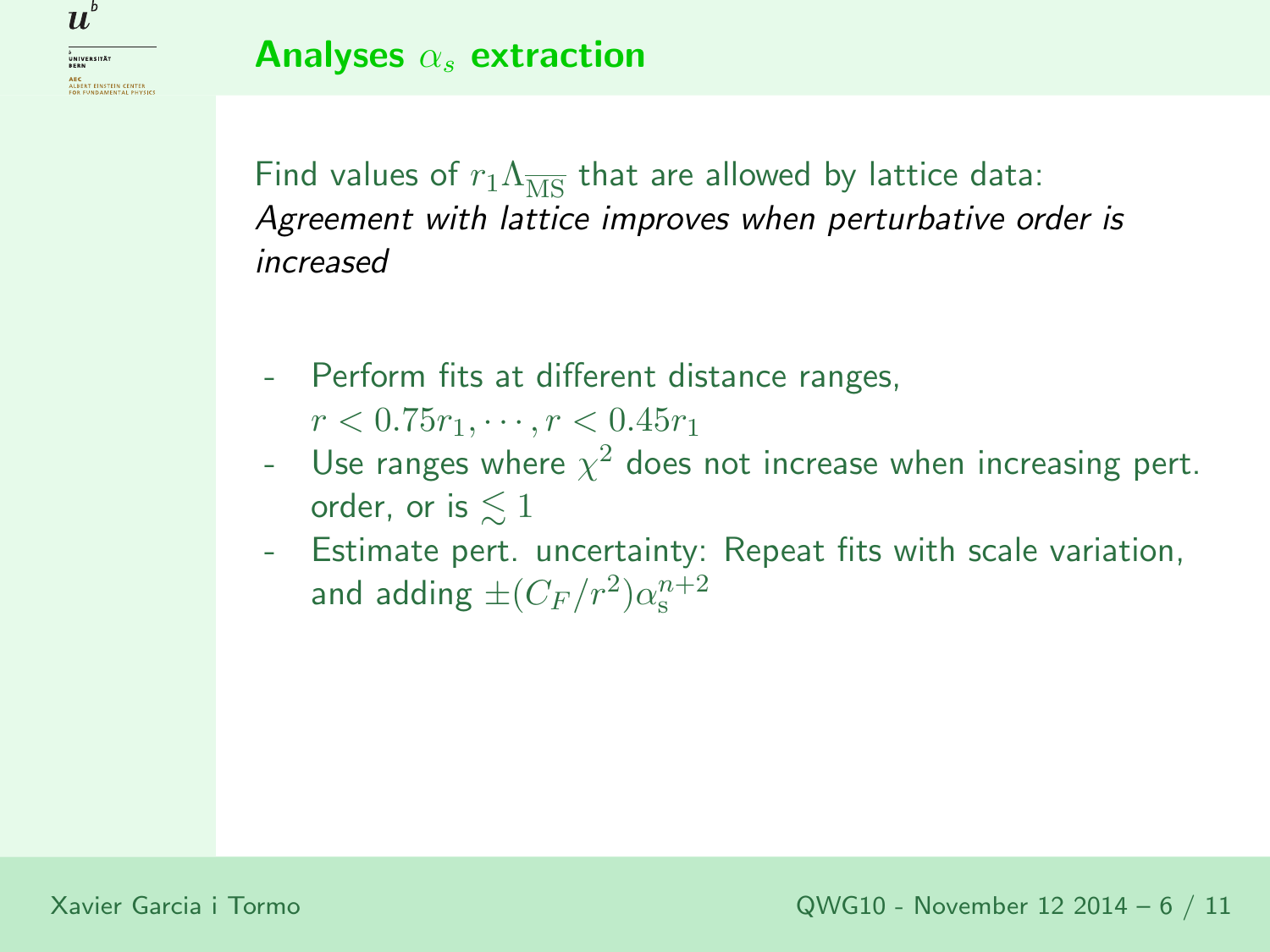



Xavier Garcia <sup>i</sup> Tormo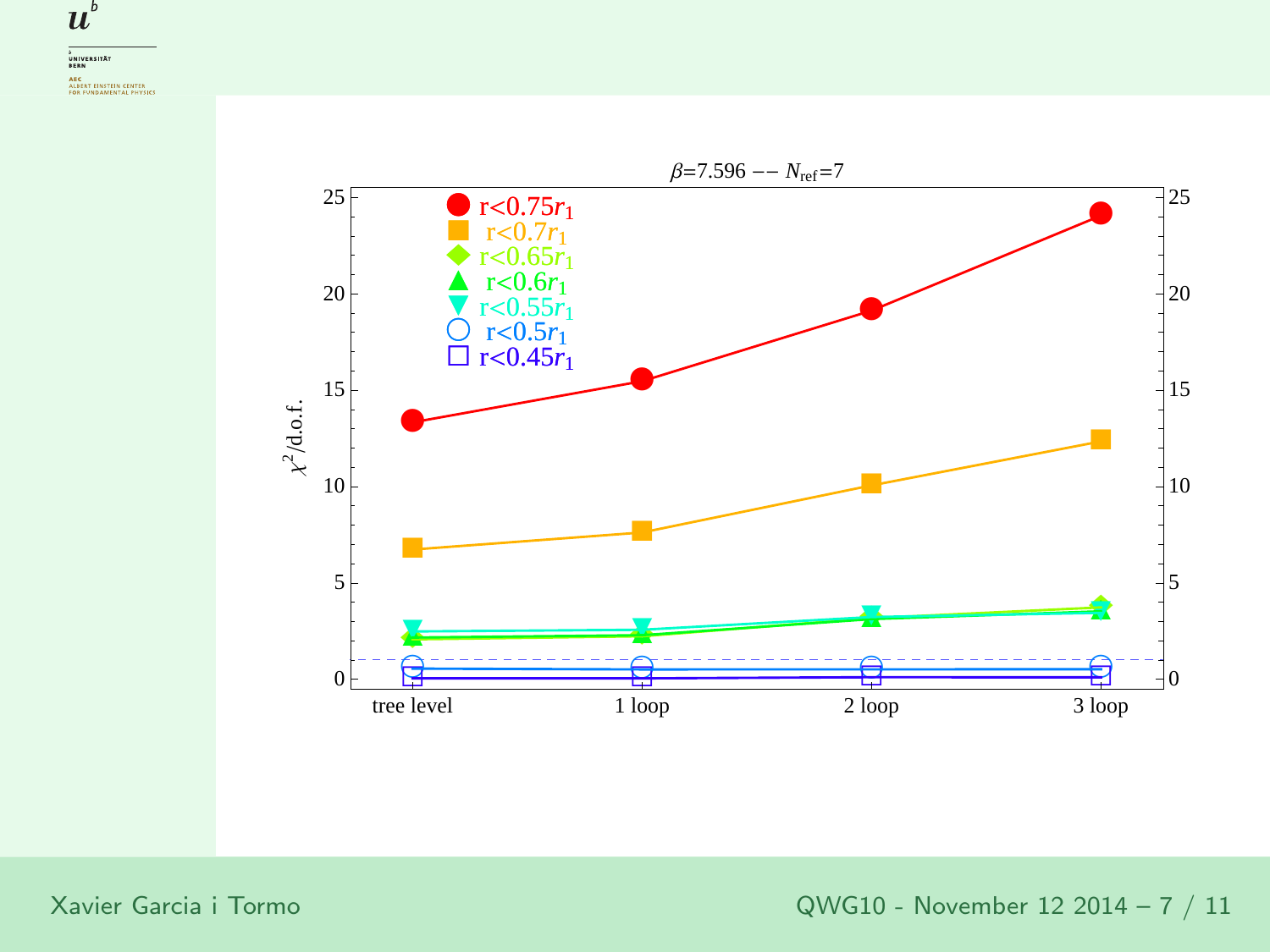$\boldsymbol{u}^{\textit{b}}$ 



Xavier Garcia <sup>i</sup> Tormo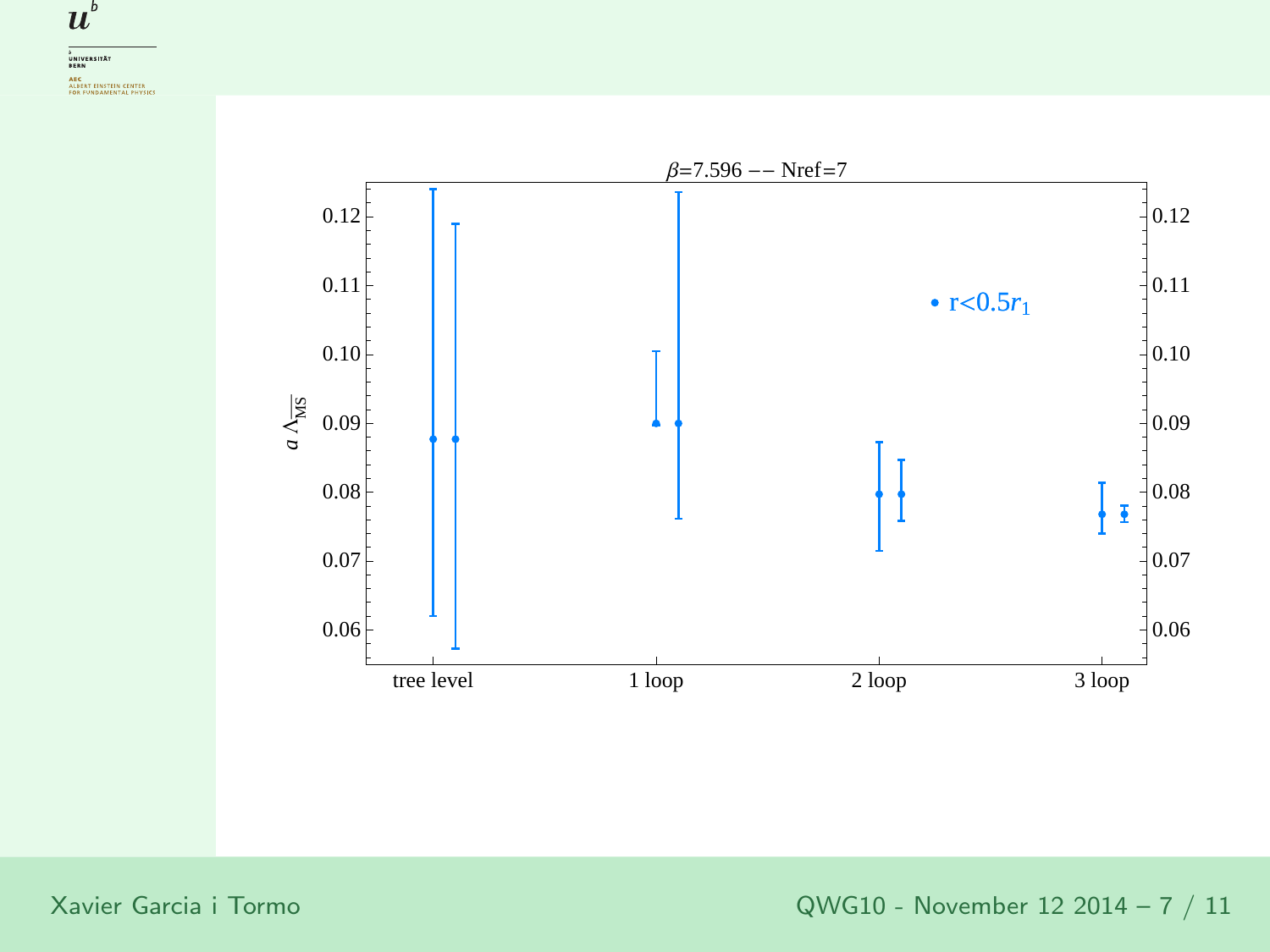$\boldsymbol{u}^{\textit{b}}$ 



Xavier Garcia <sup>i</sup> Tormo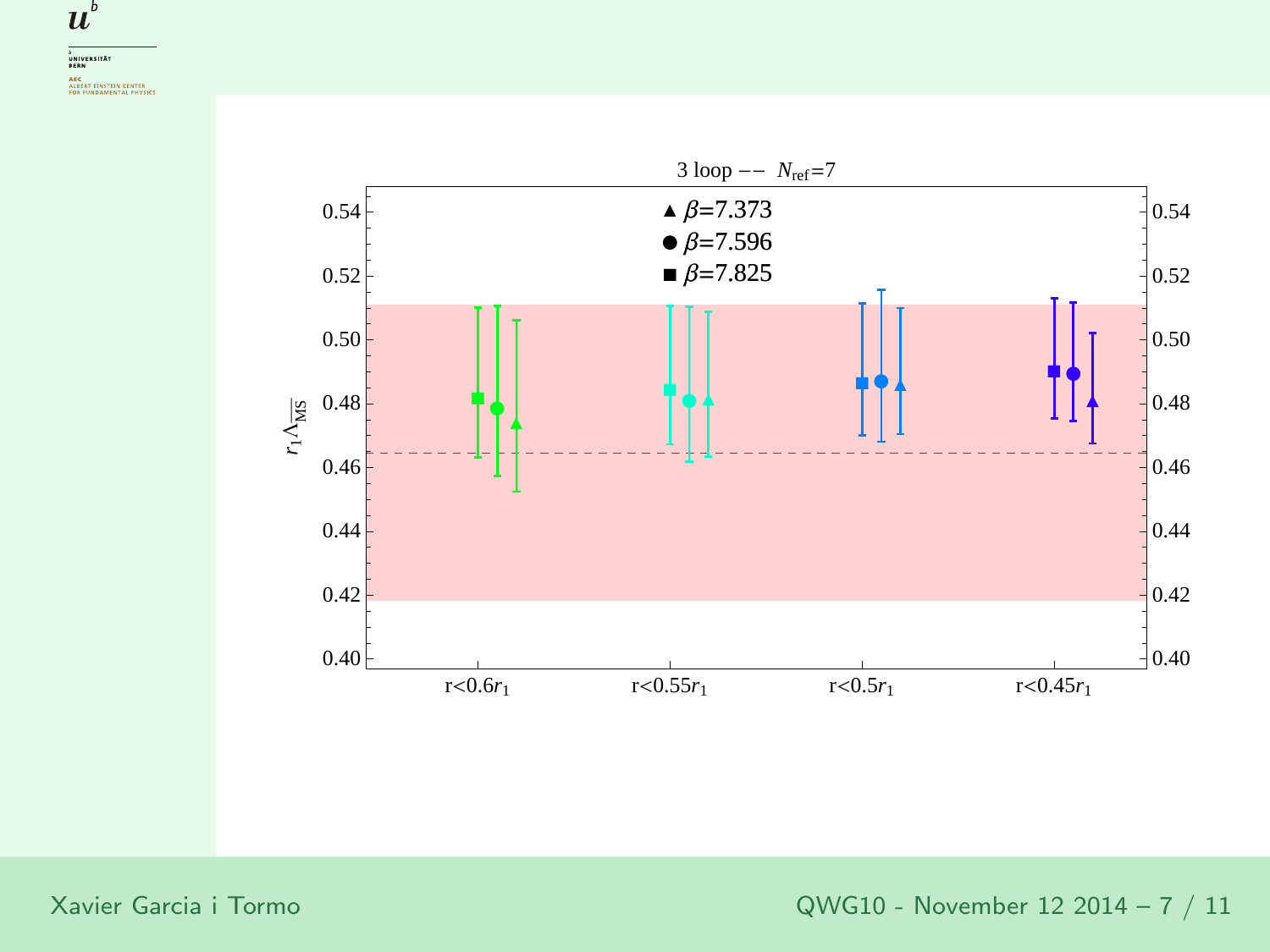

### Cross checks

Xavier Garcia <sup>i</sup> Tormo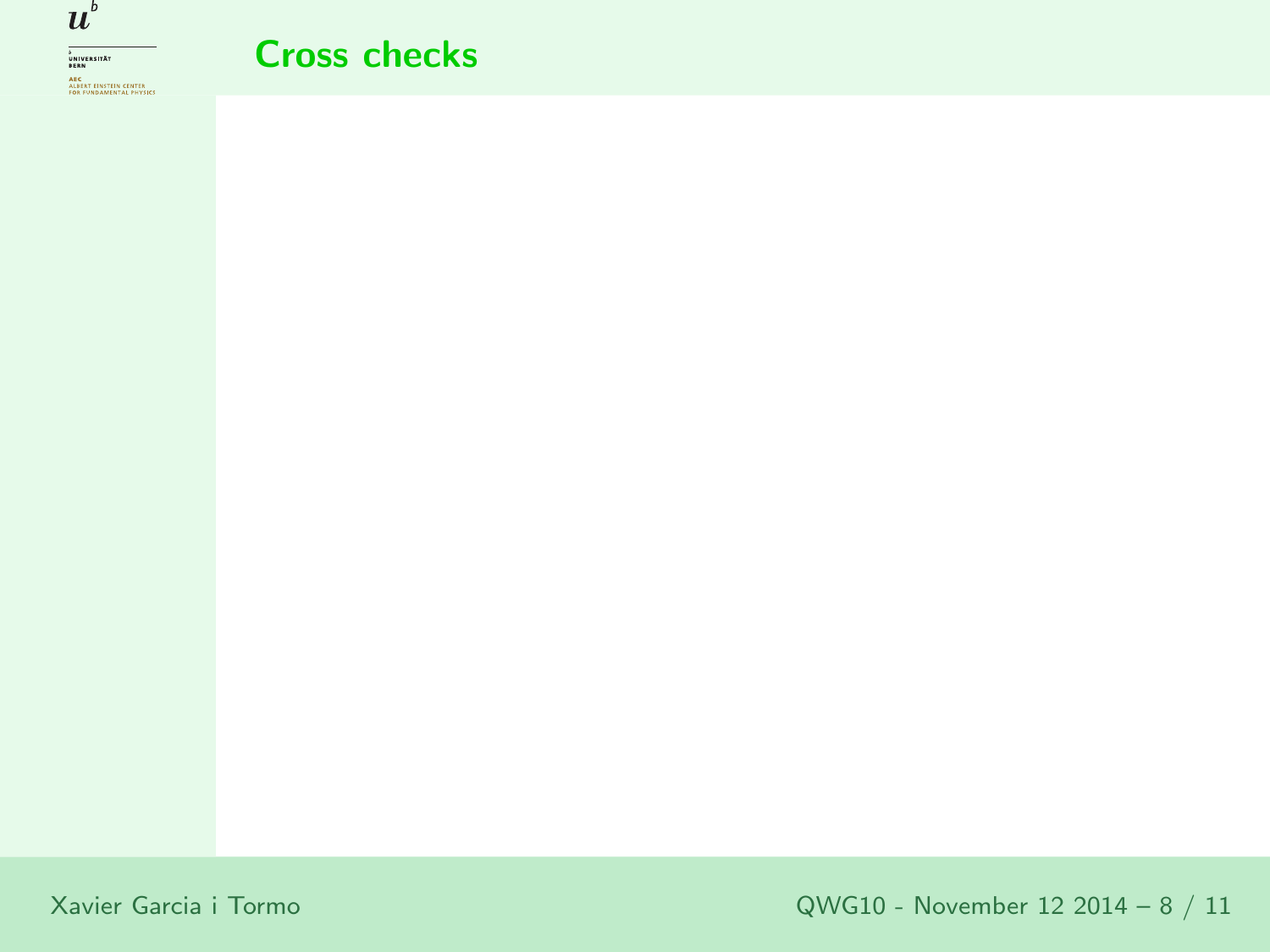

**AEC**<br>ALBERT EINSTEIN CENTER<br>FOR FUNDAMENTAL PHYSICS

### Cross checks

-Compare with lattice data for the force

Xavier Garcia <sup>i</sup> Tormo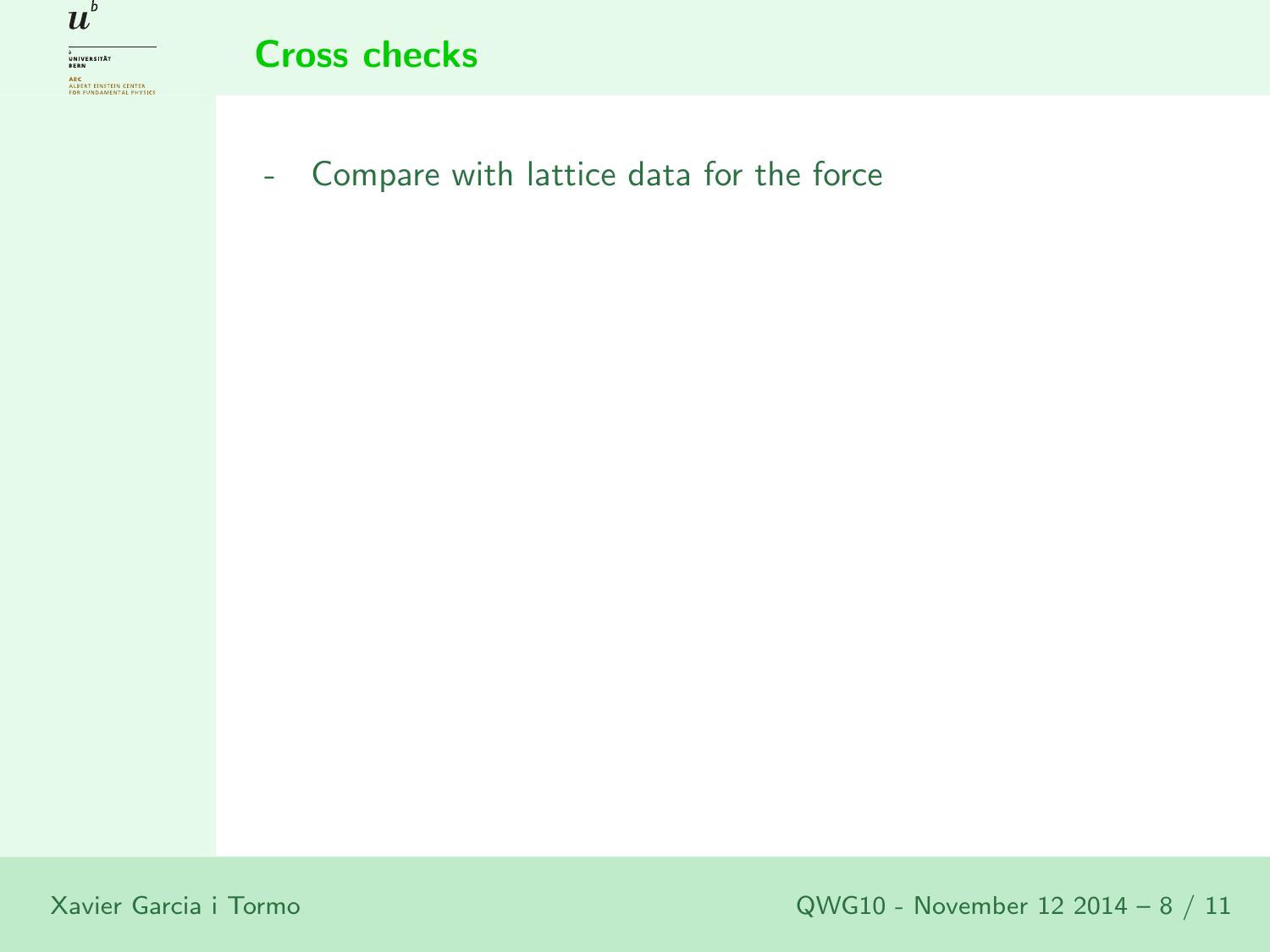

- -Compare with lattice data for the force
- - Exclude lattice points with larger systematic (discretization) uncertainties, i.e. use only points were these are negligible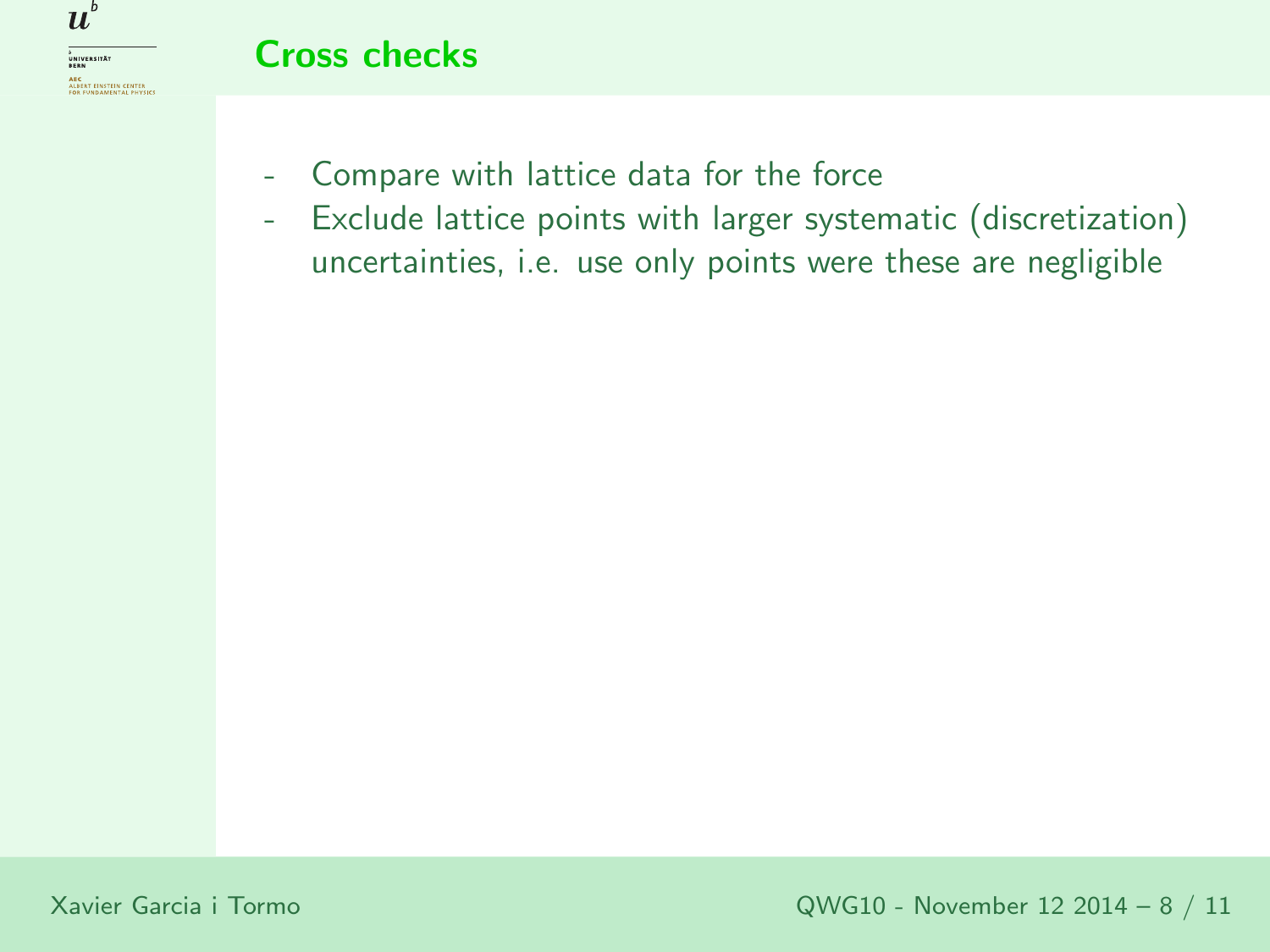

- -Compare with lattice data for the force
- - Exclude lattice points with larger systematic (discretization) uncertainties, i.e. use only points were these are negligible
- -Use only points at shorter distances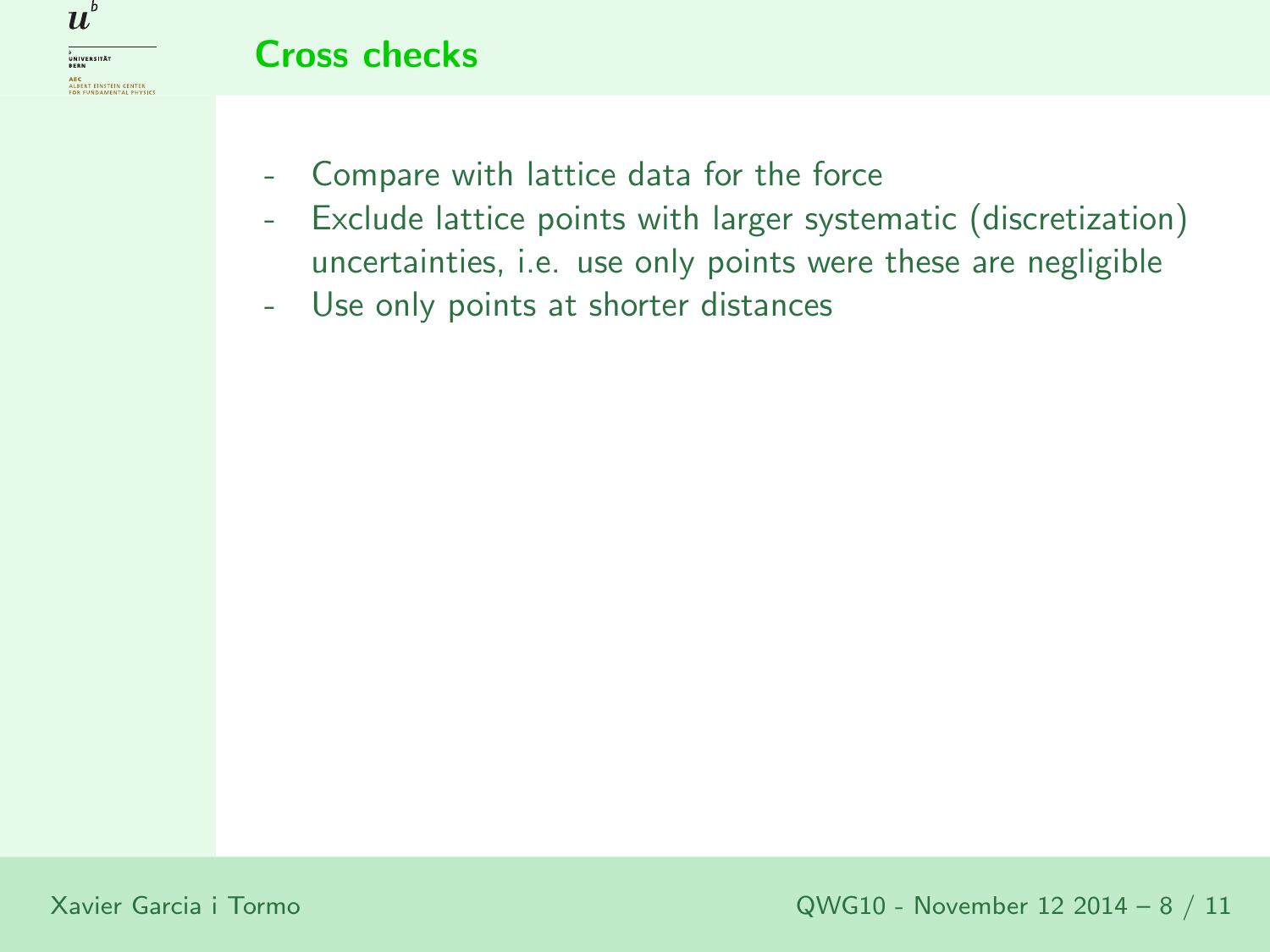

- -Compare with lattice data for the force
- - Exclude lattice points with larger systematic (discretization) uncertainties, i.e. use only points were these are negligible
- -Use only points at shorter distances
- -Possible influence of non-perturbative terms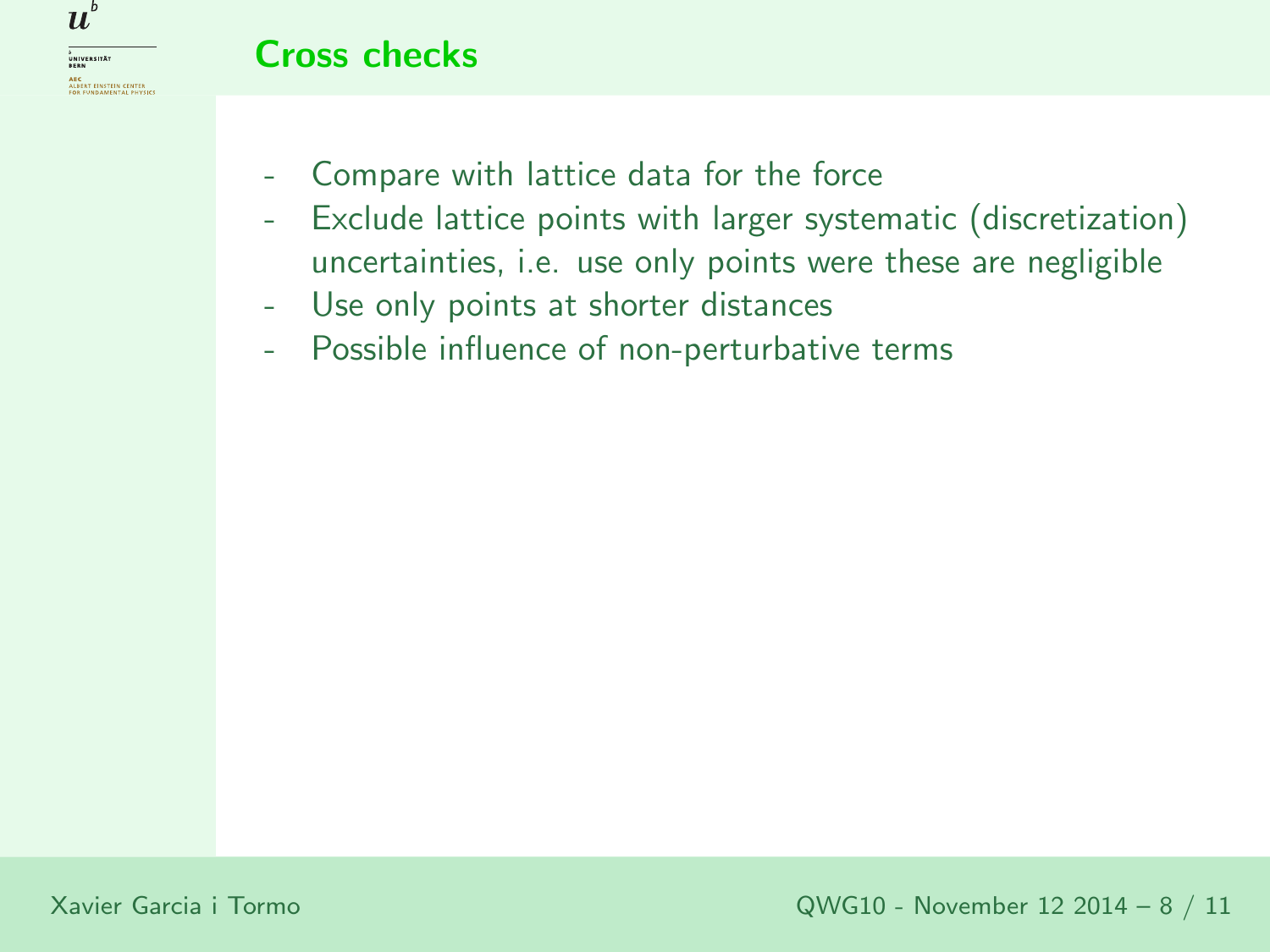

- -Compare with lattice data for the force
- - Exclude lattice points with larger systematic (discretization) uncertainties, i.e. use only points were these are negligible
- -Use only points at shorter distances
- -Possible influence of non-perturbative terms

All the results perfectly compatible with each other. It shows that the extraction is robust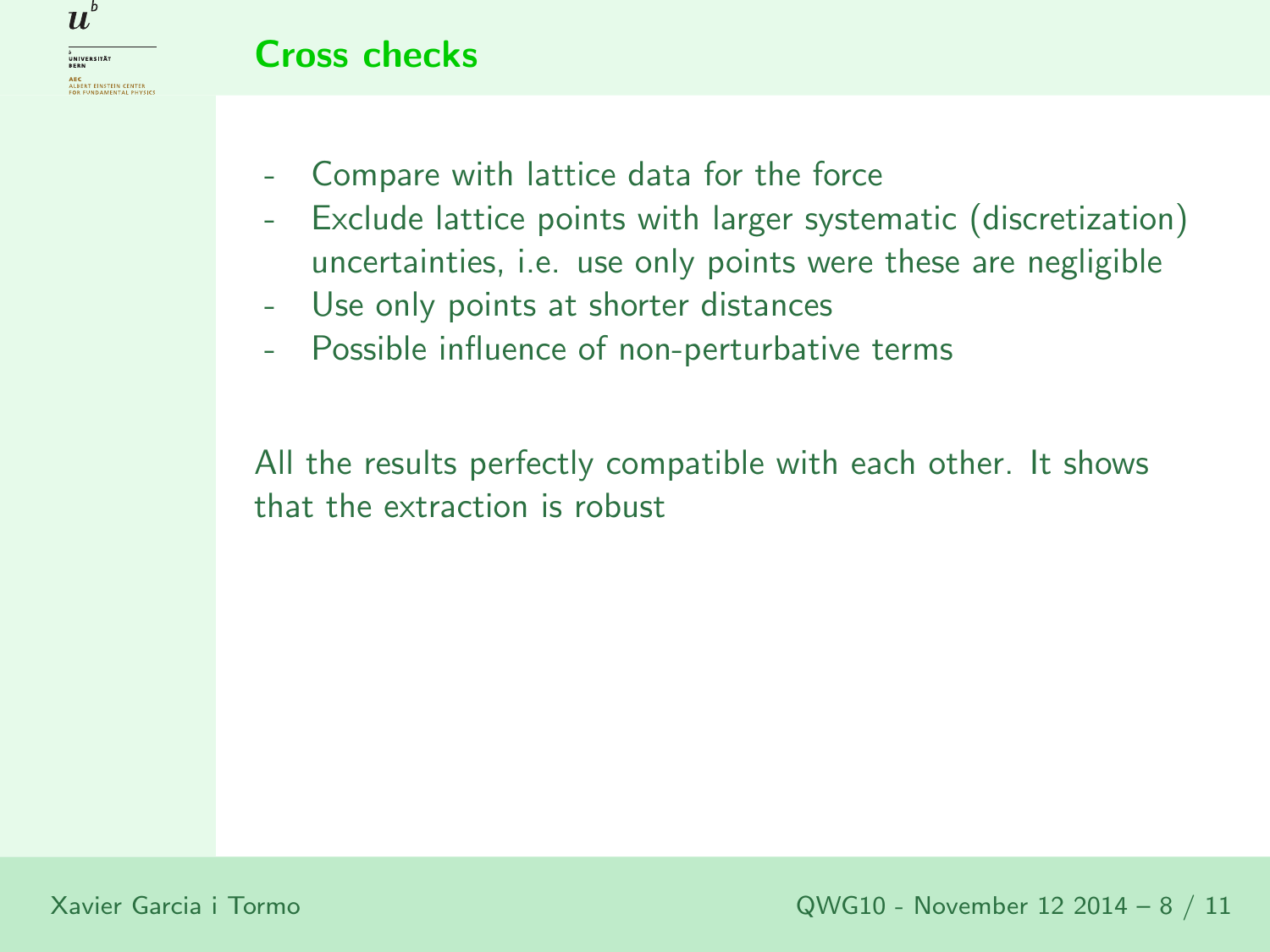



$$
r_1 \Lambda_{\overline{\text{MS}}} = 0.495^{+0.028}_{-0.018} \to \Lambda_{\overline{\text{MS}}} = 315^{+18}_{-12} \text{ MeV}
$$
  

$$
\alpha_s (1.5 \text{ GeV}, n_f = 3) = 0.336^{+0.012}_{-0.008}
$$
  

$$
\to \alpha_s (M_Z, n_f = 5) = 0.1166^{+0.0012}_{-0.0008}
$$

Xavier Garcia <sup>i</sup> Tormo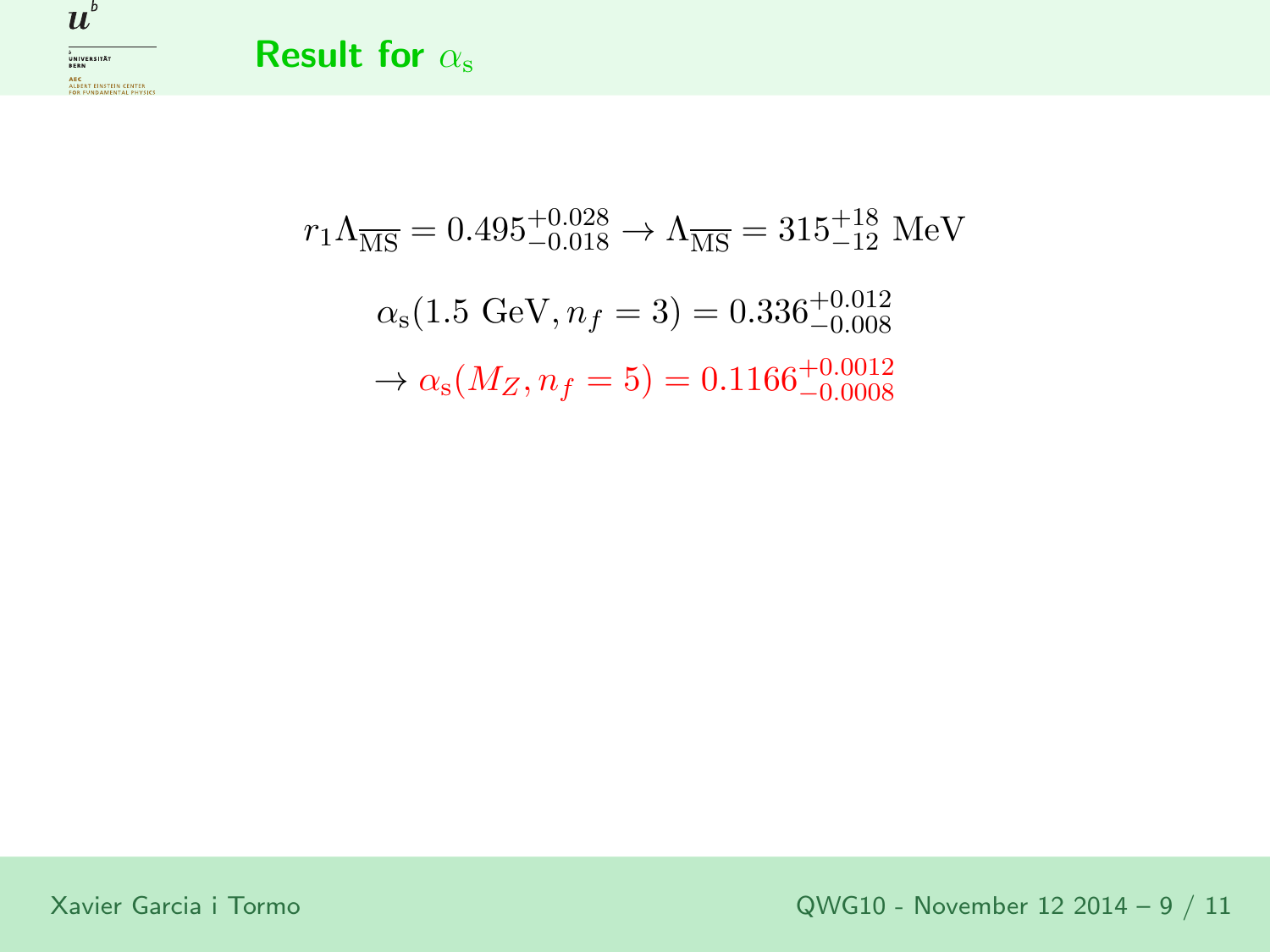**Result for**  $\alpha_s$ 



 $r_1\Lambda_{\overline{\rm MS}} = 0.495^{+0.028}_{-0.018} \rightarrow \Lambda_{\overline{\rm MS}} = 315^{+18}_{-12}~{\rm MeV}$  $\alpha_{\rm s}(1.5\,\,{\rm GeV},n_f=3)=0.336^{+0.012}_{-0.008}$  $\rightarrow$  $\rightarrow \alpha_s(M_Z, n_f = 5) = 0.1166^{+0.0012}_{-0.0008}$ 



Xavier Garcia <sup>i</sup> Tormo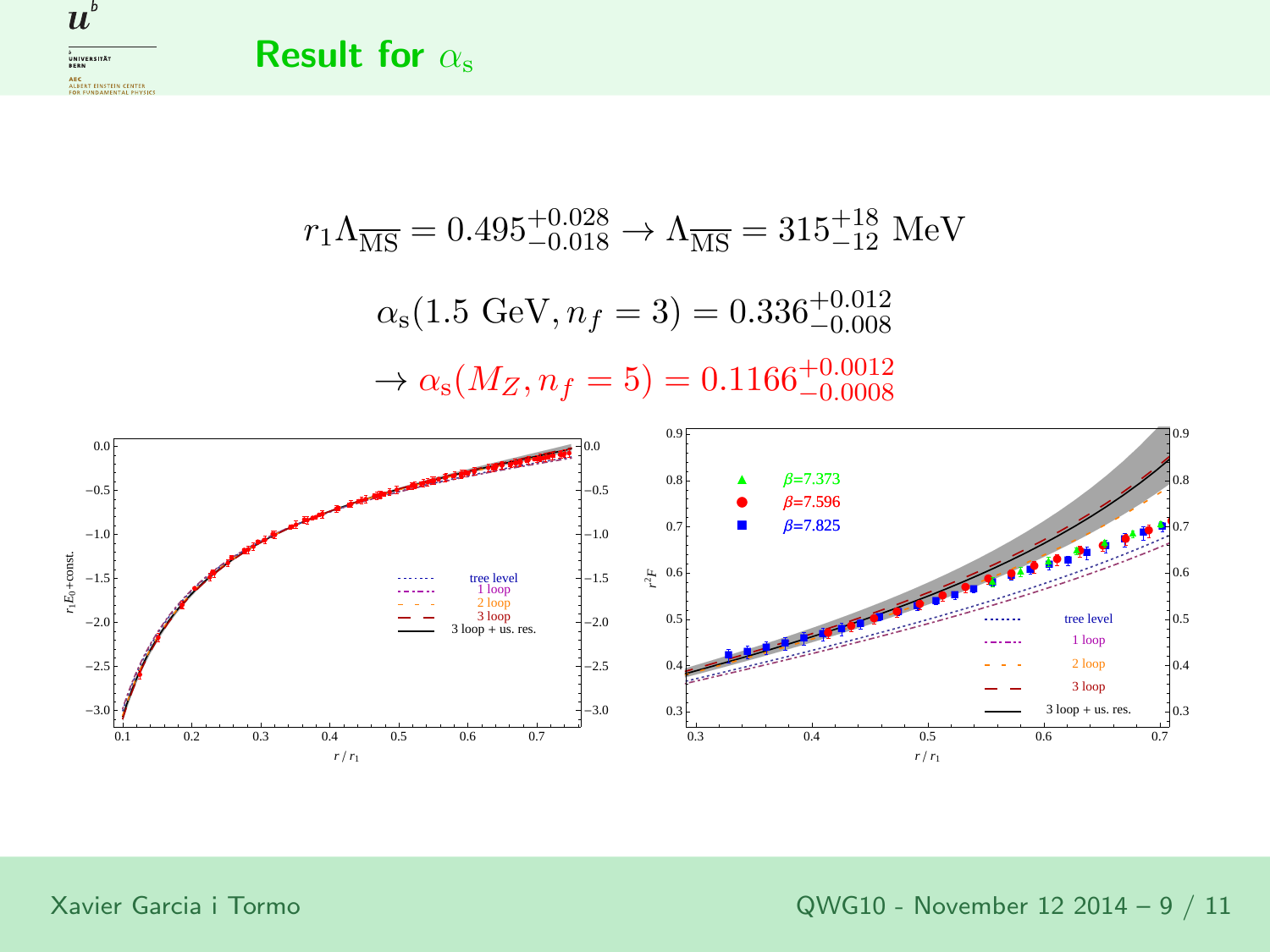

### Comparison with other results



Xavier Garcia <sup>i</sup> Tormo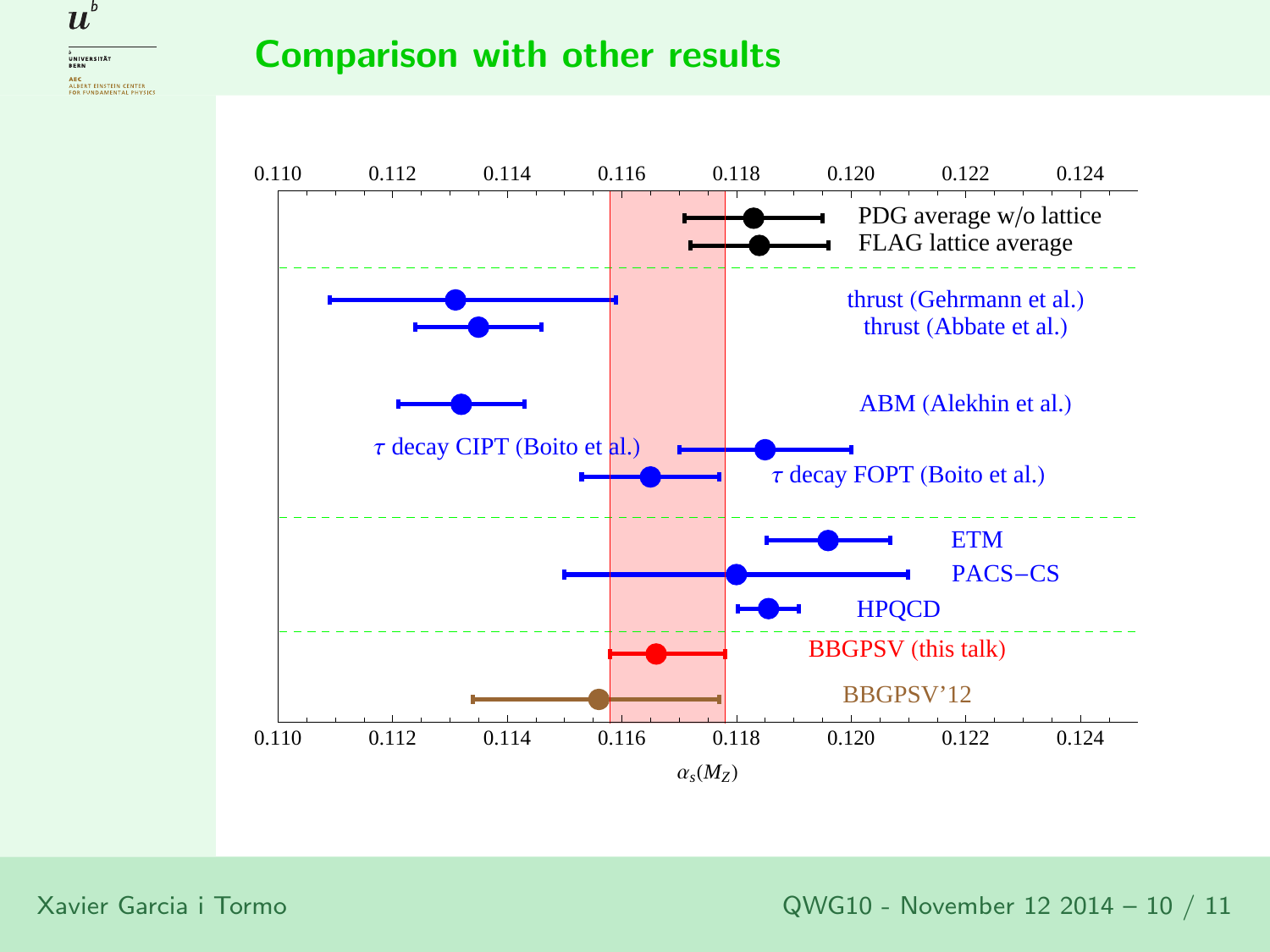

### **Conclusions**

Determination of  $\alpha_s$  by comparing lattice data for the short-distance part of the QCD static energy with perturbationtheory  $(3 \text{ loop} + \text{resummation of ultrasoft logs accuracy})$ 

 $\alpha_s\left(M_Z\right) = 0.1166^{+0.0012}_{-0.0008}$ 

Xavier Garcia <sup>i</sup> Tormo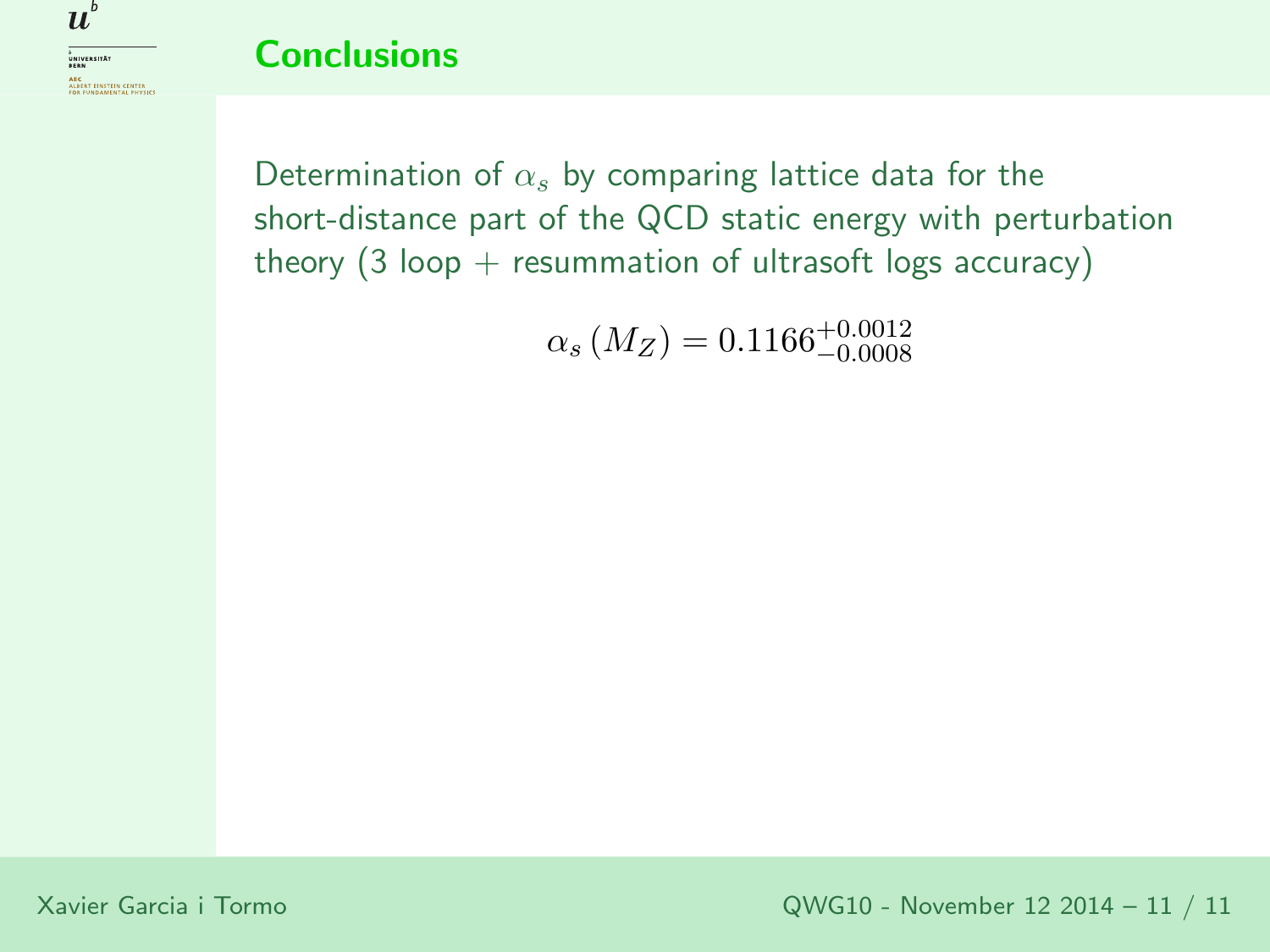### **Conclusions**

Determination of  $\alpha_s$  by comparing lattice data for the short-distance part of the QCD static energy with perturbationtheory  $(3 \text{ loop} + \text{resummation of ultrasoft logs accuracy})$ 

 $\alpha_s\left(M_Z\right) = 0.1166^{+0.0012}_{-0.0008}$ 

Tested that we are indeed in the perturbative region. Detailedanalyses of possible uncertainty sources

 $\boldsymbol{u}^{\textit{b}}$ 

<sup>b</sup><br>Universität<br>Bern **AEC**<br>ALBERT EINSTEIN CENTER<br>FOR FUNDAMENTAL PHYSI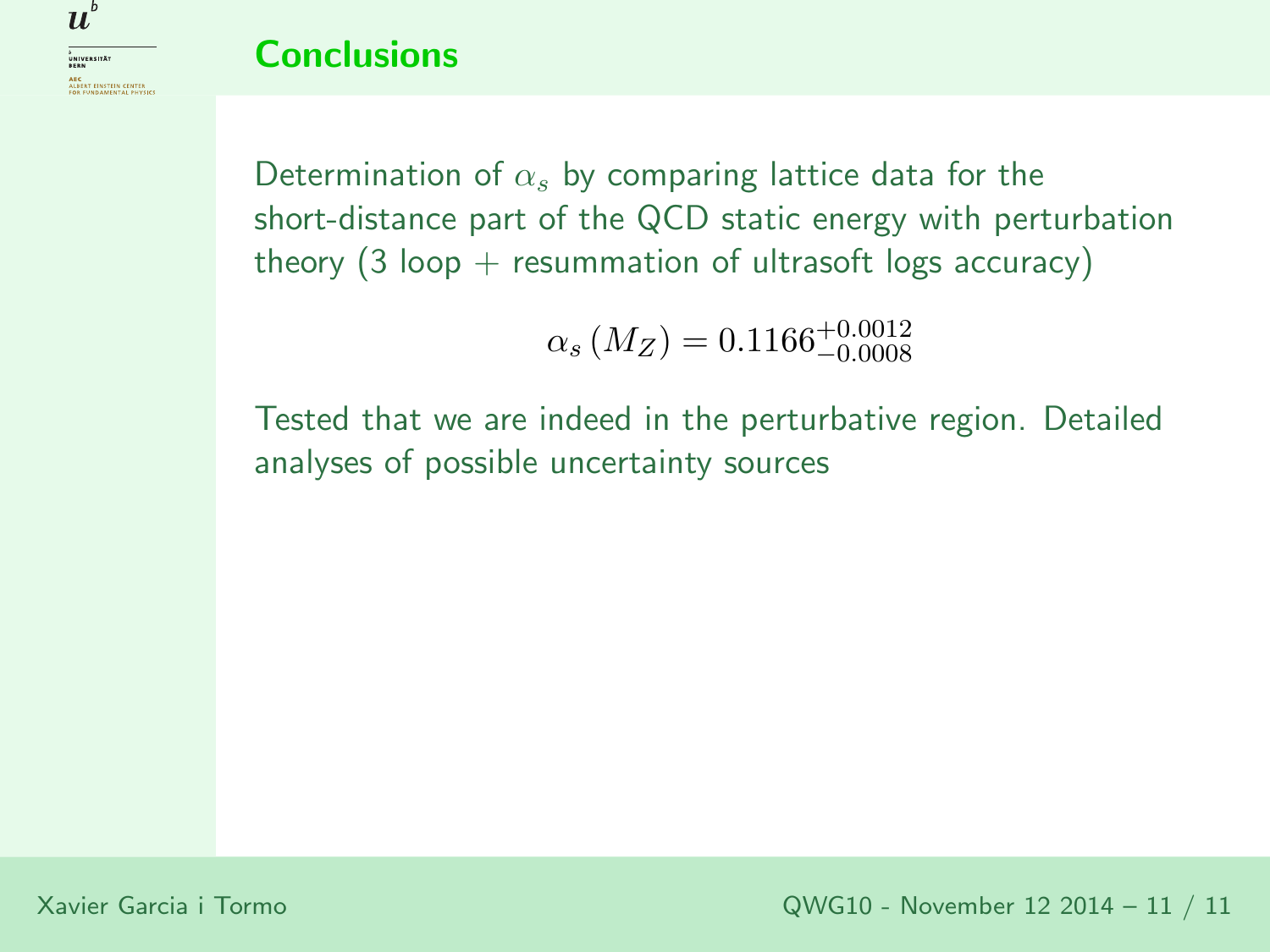### **Conclusions**

Determination of  $\alpha_s$  by comparing lattice data for the short-distance part of the QCD static energy with perturbationtheory  $(3 \text{ loop} + \text{resummation of ultrasoft logs accuracy})$ 

$$
\alpha_s \left( M_Z \right) = 0.1166^{+0.0012}_{-0.0008}
$$

Tested that we are indeed in the perturbative region. Detailedanalyses of possible uncertainty sources

Further data at shorter distance would reduce errors on  $\alpha_{\rm s}$ extraction

 $\boldsymbol{u}^{\textit{b}}$ 

<sup>b</sup><br>Universität<br>Bern

**AEC**<br>ALBERT EINSTEIN CENTER<br>FOR FUNDAMENTAL PHYSIC